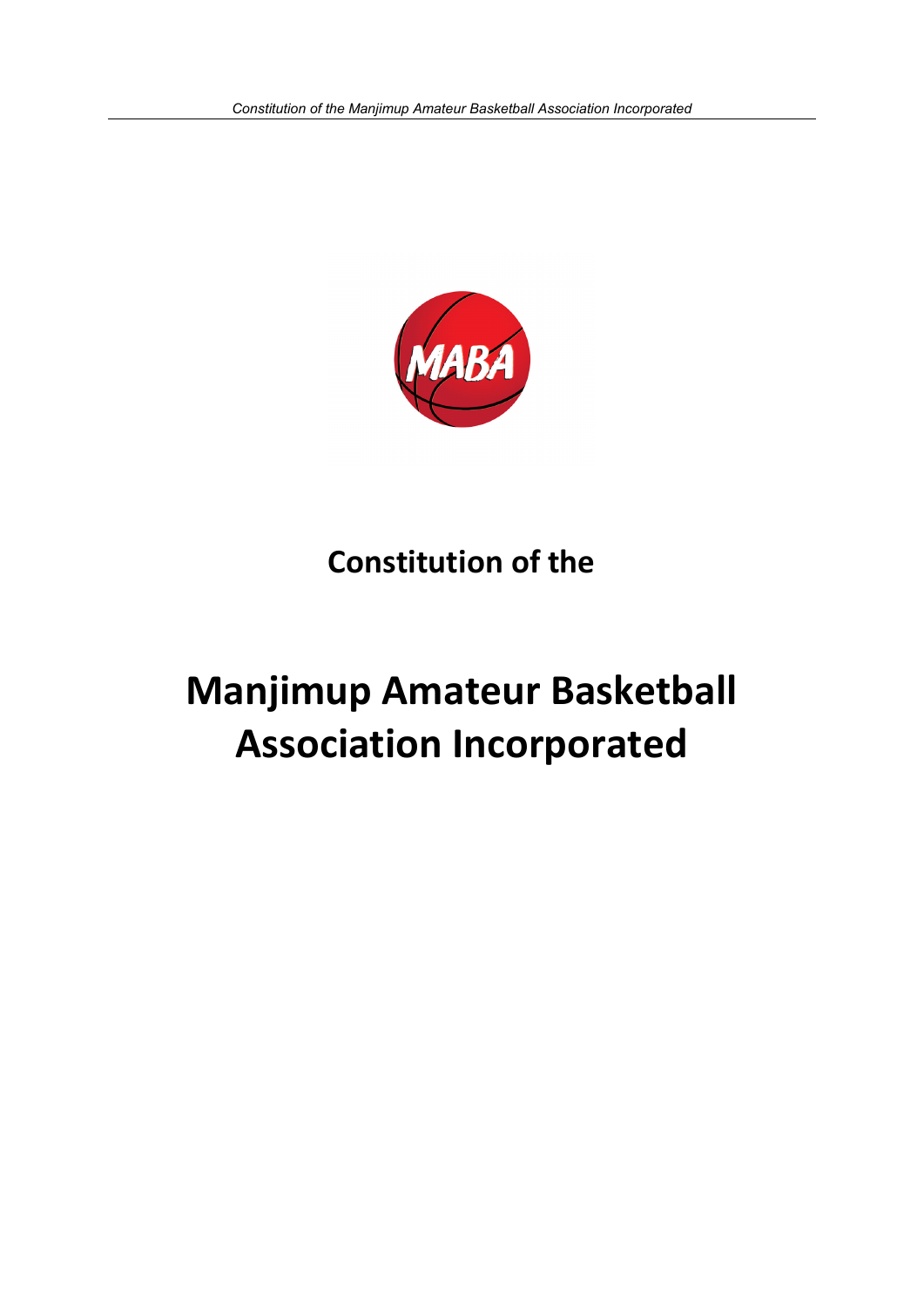*Manjimup Amateur Basketball Association PO Box 323, Manjimup WA 6258*

*Incorporated Number: A0820696M*

*ABN: 46 783 157 091*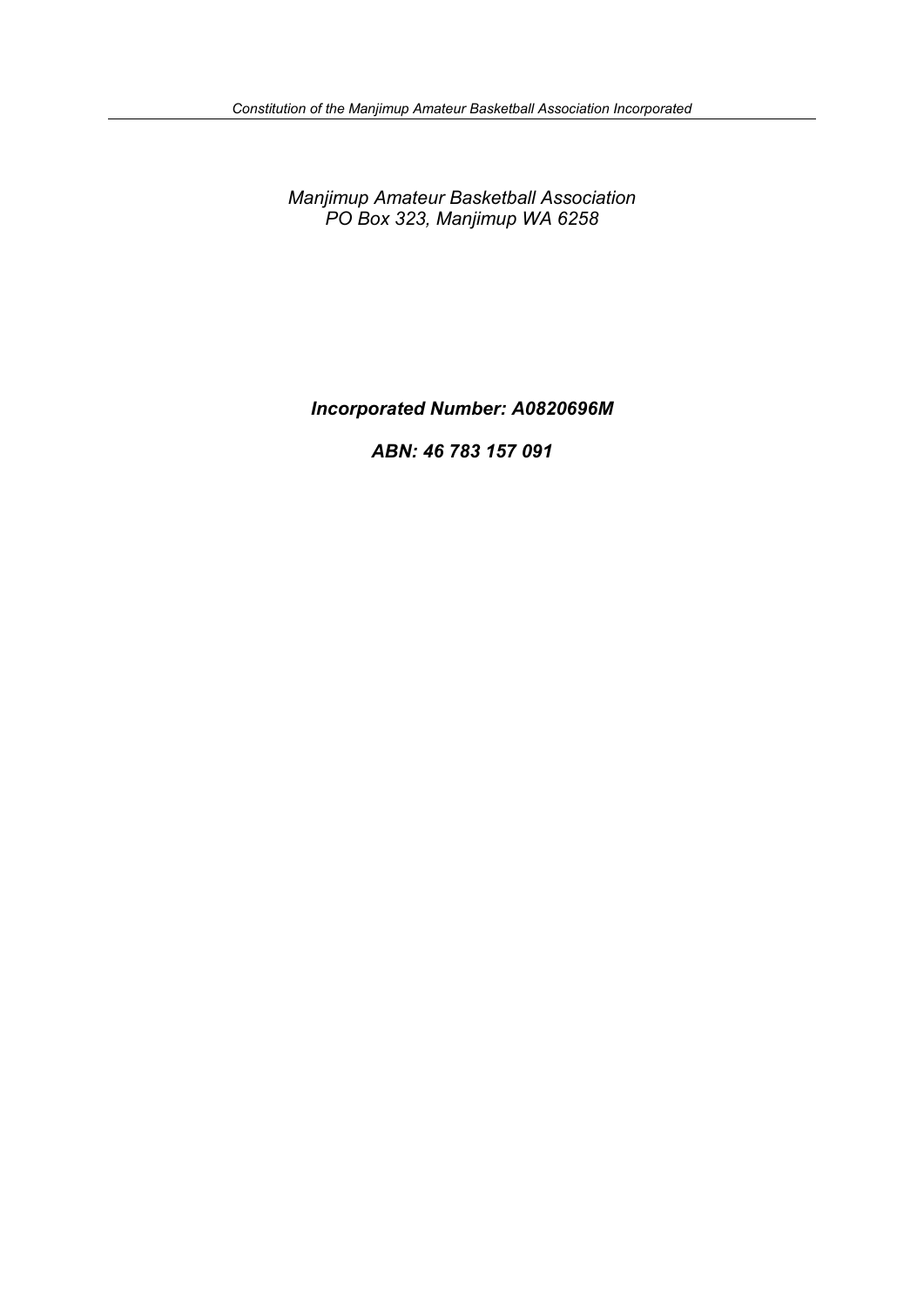# **Table of Contents**

| 1 |                                                                                          |  |  |  |  |
|---|------------------------------------------------------------------------------------------|--|--|--|--|
| 2 |                                                                                          |  |  |  |  |
|   | 2.1                                                                                      |  |  |  |  |
|   | 2.2                                                                                      |  |  |  |  |
|   | 2.3                                                                                      |  |  |  |  |
| 3 |                                                                                          |  |  |  |  |
| 4 |                                                                                          |  |  |  |  |
|   | 4.1                                                                                      |  |  |  |  |
|   | 4.2                                                                                      |  |  |  |  |
|   | 4.3                                                                                      |  |  |  |  |
| 5 |                                                                                          |  |  |  |  |
|   | 5.1                                                                                      |  |  |  |  |
|   | 5.2                                                                                      |  |  |  |  |
|   | 5.3                                                                                      |  |  |  |  |
| 6 |                                                                                          |  |  |  |  |
|   | 6.1                                                                                      |  |  |  |  |
|   | 6.2                                                                                      |  |  |  |  |
|   | 6.3                                                                                      |  |  |  |  |
|   | 6.4                                                                                      |  |  |  |  |
| 7 |                                                                                          |  |  |  |  |
|   | Any person who supports the objects of the Association who is 18 years of age or over is |  |  |  |  |
|   |                                                                                          |  |  |  |  |
|   | 7.1                                                                                      |  |  |  |  |
|   | 7.2                                                                                      |  |  |  |  |
| 8 |                                                                                          |  |  |  |  |
|   | 8.1                                                                                      |  |  |  |  |
|   | 8.2                                                                                      |  |  |  |  |
|   | 8.3                                                                                      |  |  |  |  |
|   | 8.4                                                                                      |  |  |  |  |
| 9 |                                                                                          |  |  |  |  |
|   | 9.1                                                                                      |  |  |  |  |
|   | 9.2                                                                                      |  |  |  |  |
|   | 9.3                                                                                      |  |  |  |  |
|   | 9.4                                                                                      |  |  |  |  |
|   | 9.5                                                                                      |  |  |  |  |
|   | 9.6                                                                                      |  |  |  |  |
|   | 9.7                                                                                      |  |  |  |  |
|   | 9.8                                                                                      |  |  |  |  |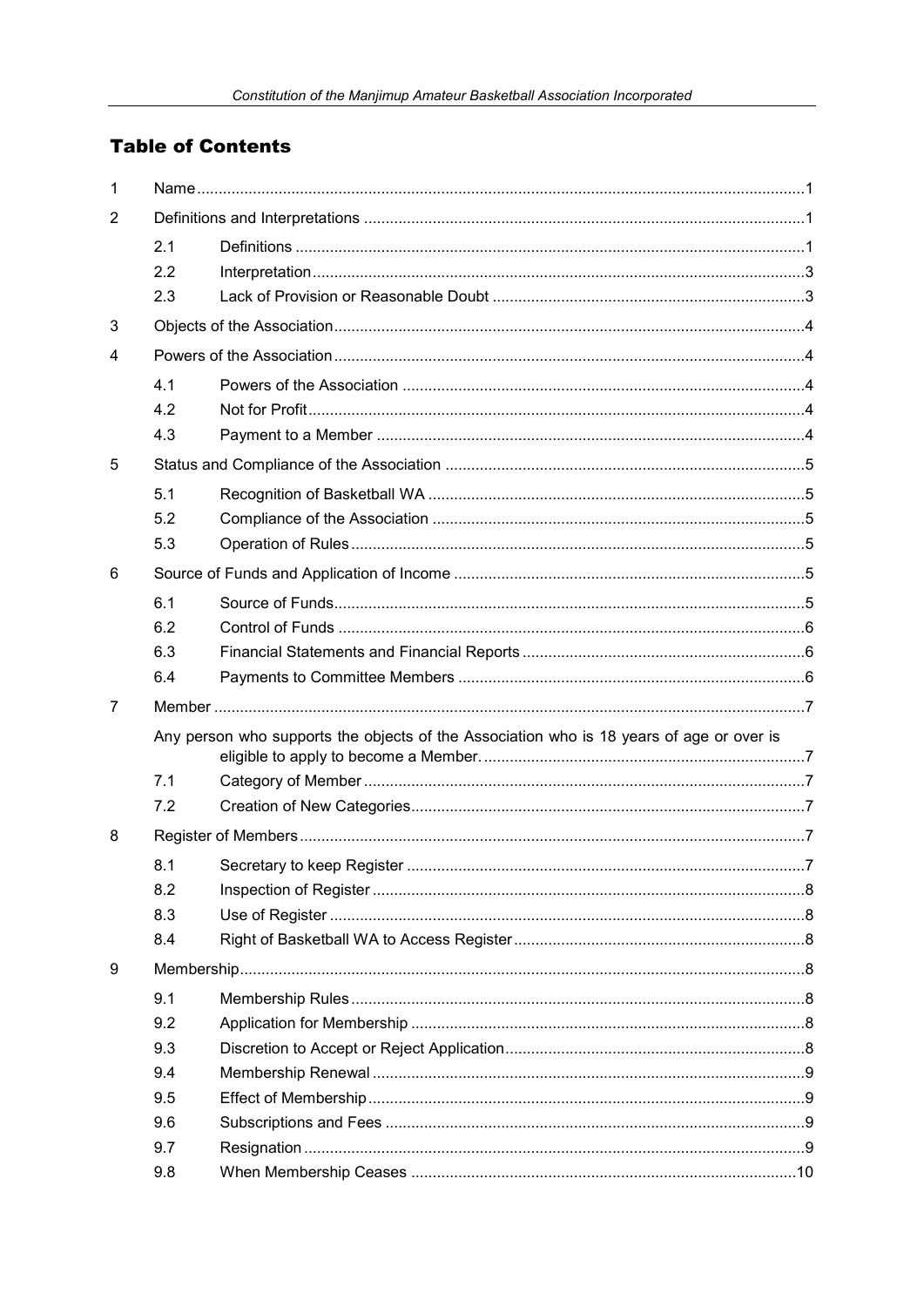## Constitution of the Manjimup Amateur Basketball Association Incorporated

| 10 |       |  |  |
|----|-------|--|--|
|    | 10.1  |  |  |
|    | 10.2  |  |  |
| 11 |       |  |  |
|    | 11.1  |  |  |
|    | 11.2  |  |  |
|    | 11.3  |  |  |
|    | 11.4  |  |  |
|    | 11.5  |  |  |
|    | 11.6  |  |  |
|    | 11.7  |  |  |
|    | 11.8  |  |  |
|    | 11.9  |  |  |
|    | 11.10 |  |  |
|    | 11.11 |  |  |
|    | 11.12 |  |  |
| 12 |       |  |  |
| 13 |       |  |  |
|    | 13.1  |  |  |
|    | 13.2  |  |  |
|    | 13.3  |  |  |
|    | 13.4  |  |  |
|    | 13.5  |  |  |
| 14 |       |  |  |
|    | 14.1  |  |  |
|    | 14.2  |  |  |
|    | 14.3  |  |  |
|    | 14.4  |  |  |
|    | 14.5  |  |  |
|    | 14.6  |  |  |
| 15 |       |  |  |
|    | 15.1  |  |  |
|    | 15.2  |  |  |
|    | 15.3  |  |  |
|    | 15.4  |  |  |
|    | 15.5  |  |  |
|    | 15.6  |  |  |
|    | 15.7  |  |  |
|    | 15.8  |  |  |
|    | 15.9  |  |  |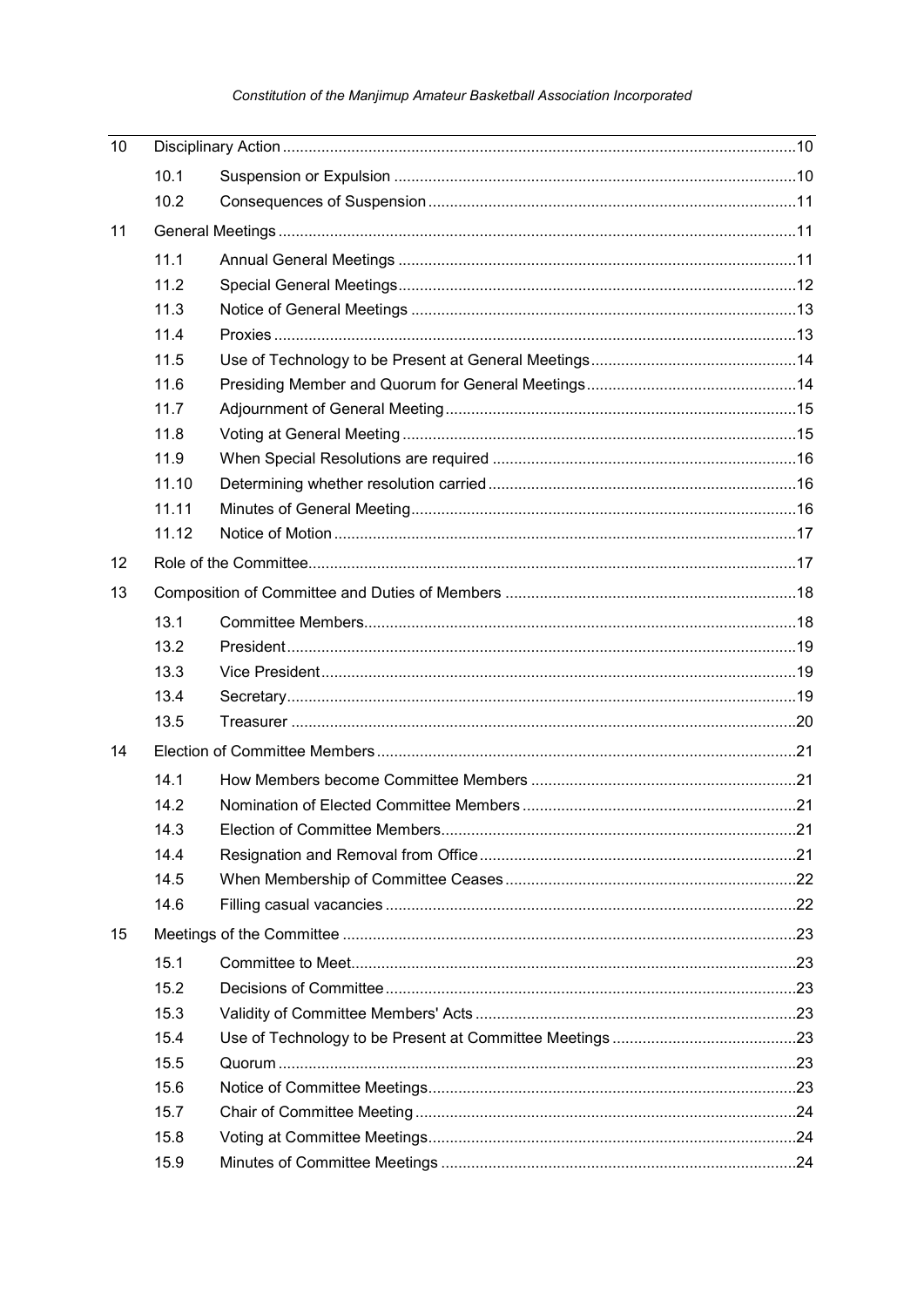## Constitution of the Manjimup Amateur Basketball Association Incorporated

| 16 |                                                                                    |                                                                           |  |  |
|----|------------------------------------------------------------------------------------|---------------------------------------------------------------------------|--|--|
|    | 16.1                                                                               |                                                                           |  |  |
|    | 16.2                                                                               |                                                                           |  |  |
|    | 16.3                                                                               |                                                                           |  |  |
|    | 16.4                                                                               |                                                                           |  |  |
|    | 16.5                                                                               |                                                                           |  |  |
| 17 |                                                                                    |                                                                           |  |  |
|    | 17.1                                                                               |                                                                           |  |  |
|    | 17.2                                                                               |                                                                           |  |  |
|    | 17.3                                                                               |                                                                           |  |  |
|    | 17.4                                                                               |                                                                           |  |  |
|    | 17.5                                                                               |                                                                           |  |  |
| 18 |                                                                                    |                                                                           |  |  |
|    | 18.1                                                                               |                                                                           |  |  |
|    | 18.2                                                                               |                                                                           |  |  |
|    | 18.3                                                                               |                                                                           |  |  |
|    | 18.4                                                                               | If Mediation Results in Decision to Suspend or Expel being Revoked28      |  |  |
| 19 |                                                                                    |                                                                           |  |  |
|    | 19.1                                                                               |                                                                           |  |  |
|    | 19.2                                                                               |                                                                           |  |  |
| 20 |                                                                                    |                                                                           |  |  |
| 21 |                                                                                    |                                                                           |  |  |
|    | 21.1                                                                               |                                                                           |  |  |
|    | 21.2                                                                               |                                                                           |  |  |
|    | 21.3                                                                               |                                                                           |  |  |
|    | 21.4                                                                               | Publication by Committee Members of Statements about Association Business |  |  |
|    |                                                                                    |                                                                           |  |  |
| 22 |                                                                                    |                                                                           |  |  |
| 23 |                                                                                    |                                                                           |  |  |
|    | 23.1                                                                               |                                                                           |  |  |
|    | 23.2                                                                               |                                                                           |  |  |
| 24 |                                                                                    |                                                                           |  |  |
| 25 |                                                                                    |                                                                           |  |  |
| 26 |                                                                                    |                                                                           |  |  |
| 27 | Distribution of Surplus Property on Cancellation of Incorporation or Winding Up 33 |                                                                           |  |  |
| 28 |                                                                                    |                                                                           |  |  |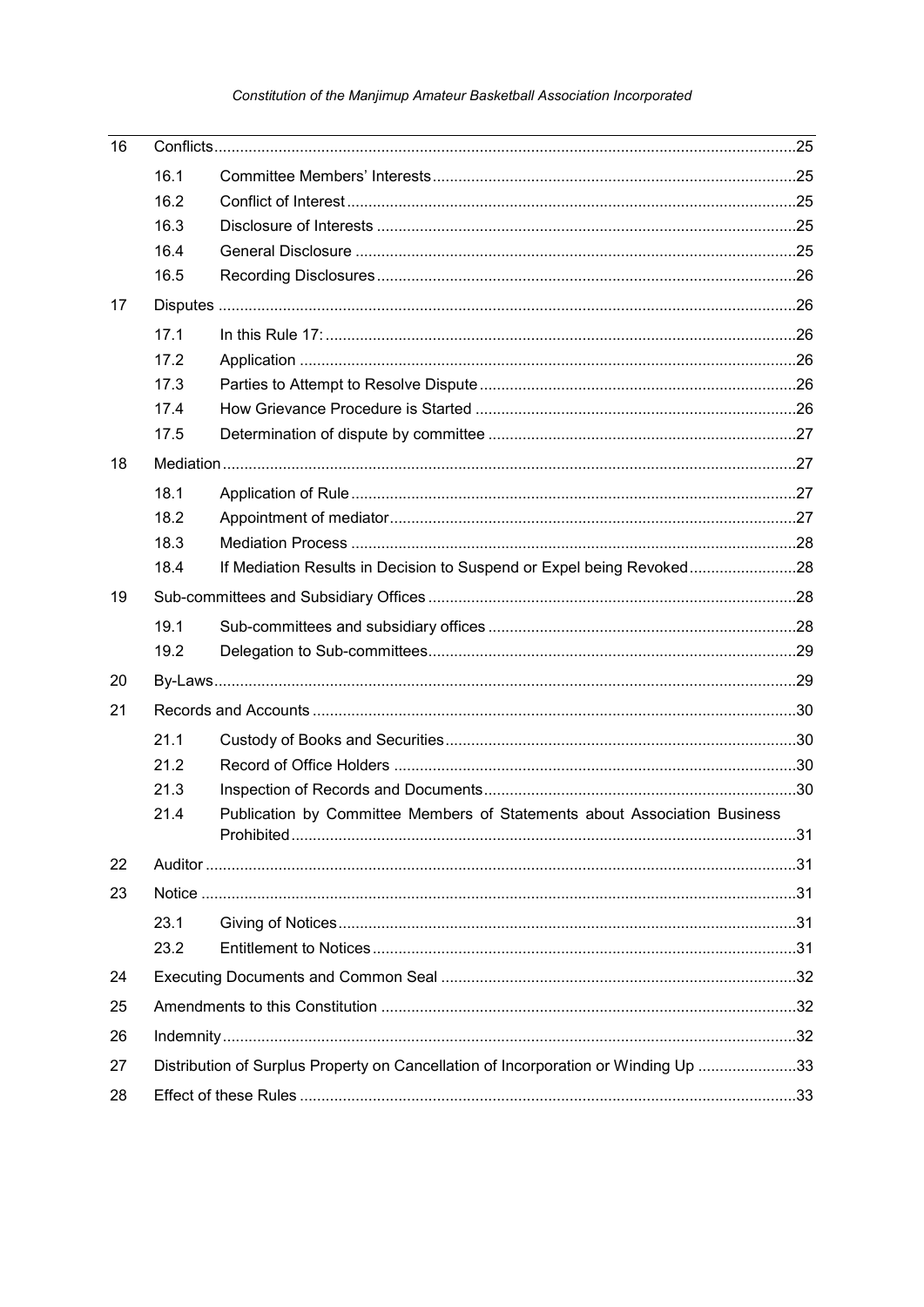# Manjimup Amateur Basketball Association (Inc) Constitution

## <span id="page-5-0"></span>1 Name

The name of the incorporated association is the Manjimup Amateur Basketball Association (Inc) (**Association**).

## <span id="page-5-1"></span>2 Definitions and Interpretations

#### <span id="page-5-2"></span>2.1 Definitions

In this Constitution:

- (a) **Act** means the *Associations Incorporation Act 2015* (WA);
- (b) **AGM** means the Annual General Meeting of the Association;
- (c) **Appointed Committee Member** means a Committee Member appointed under Rule [13.1\(g\);](#page-22-2)
- (d) **Associate Member** means a member with the rights referred to in Rule [7.1\(d\);](#page-11-6)
- (e) **Association** means the incorporated association to which these rules apply;
- (f) **Basketball WA** means Western Australian Basketball Federation (Incorporated);
- (g) **Books**, of the Association, includes the following:
	- (i) a register;
	- (ii) financial records, financial statements or financial reports, however compiled, recorded or stored;
	- (iii) a document;
	- (iv) any other record of information;
- (h) **By-Laws** means by-laws made by the Association under Rule [20.](#page-33-1)
- (i) **Chairperson** means the President or Vice President, or a Committee member appointed to act as the chairperson in the absence of the President and the Vice President;
- (j) **Commissioner** means the person for the time being designated as the Commissioner under section 153 of the Act;
- (k) **Committee** means the management committee of the Association;
- (l) **Committee Meeting** means a meeting of the Committee;
- (m) **Committee Member** means a member of the Committee;
- (n) **Constitution** means:
	- (i) these Rules;
	- (ii) any By-Laws made in accordance with these Rules; and

in each case as amended from time to time;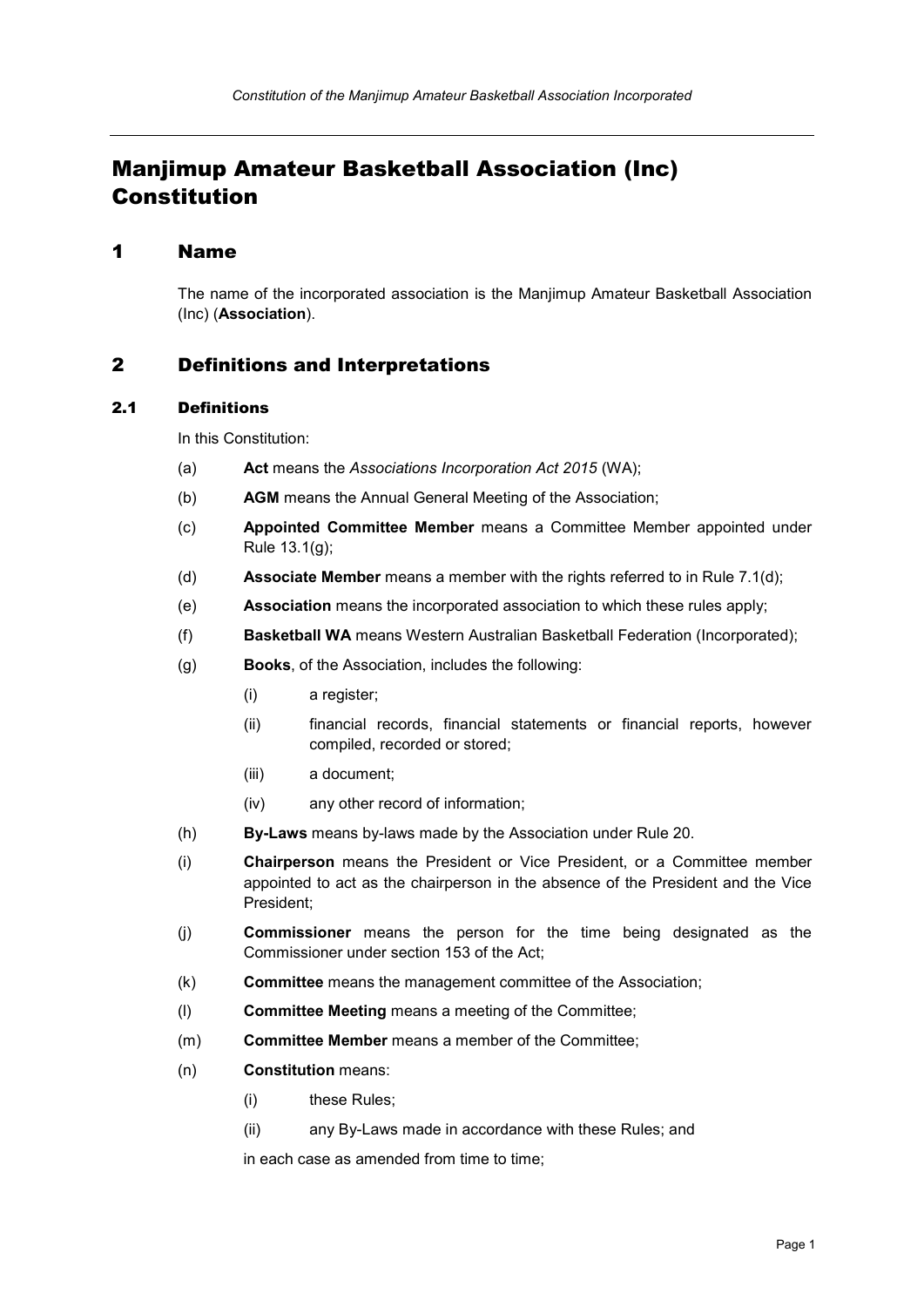- (o) **Elected Committee Member** means a Committee Member elected under Rule [14](#page-25-0)
- (p) **Financial records** include:
	- (i) invoices, receipts, orders for the payment of money, bills of exchange, cheques, promissory notes and vouchers; and
	- (ii) documents of prime entry; and
	- (iii) working papers and other documents needed to explain:
		- (A) the methods by which financial statements are prepared; and
		- (B) adjustments to be made in preparing financial statements;
- (q) **Financial Report**, of a Tier 2 association or a Tier 3 association, has the meaning given in section 63 of the Act;
- (r) **Financial Statements** means the financial statements in relation to the Association required under Part 5 Division 3 of the Act;
- (s) **Financial Year**, of the Association, shall be the 12-month period commencing on the 1 March in each year;
- (t) **General Meeting** of the Association, means a meeting of the Association that all members are entitled to receive notice of and to attend;
- (u) **Intellectual Property** means all rights or goodwill subsisting in copyright, business names, names, trademarks (or signs), logos, designs, patents or service marks (whether registered or registrable) relating to the Association or any event, competition or basketball activity of or conducted, promoted or administered by the Association.
- (v) **Life Member** means an individual upon whom life membership of the Association has been conferred under Rule [7;](#page-11-0)
- (w) **Member** means a person (including a body corporate) who is an ordinary member, life member an associate member or a social member of the Association;
- (x) **Membership Fees** means the fee determined in accordance with Rule [9.6;](#page-13-2)
- (y) **Membership** means membership of the Association;
- (z) **Objects** means the Association's Objects, as set out in Rule [3;](#page-8-0)
- (aa) **Ordinary Member** means a Member who is entitled to vote at General Meetings of the Association;
- (bb) **President** means the person elected to that position under these Rules;
- (cc) **Quorum** means in the case of a General Meeting 20% of the financial members of the Association voting in person or by proxy and in the case of a Committee Meeting 20% of the Committee Members;
- (dd) **Register of Members** means the register of members referred to in section 53 of the Act;
- (ee) **Rules** means these rules of the Association, as in force for the time being;
- (ff) **Secretary** means the person elected to that position under these Rules;
- (gg) **Seal** means the common seal of the Association;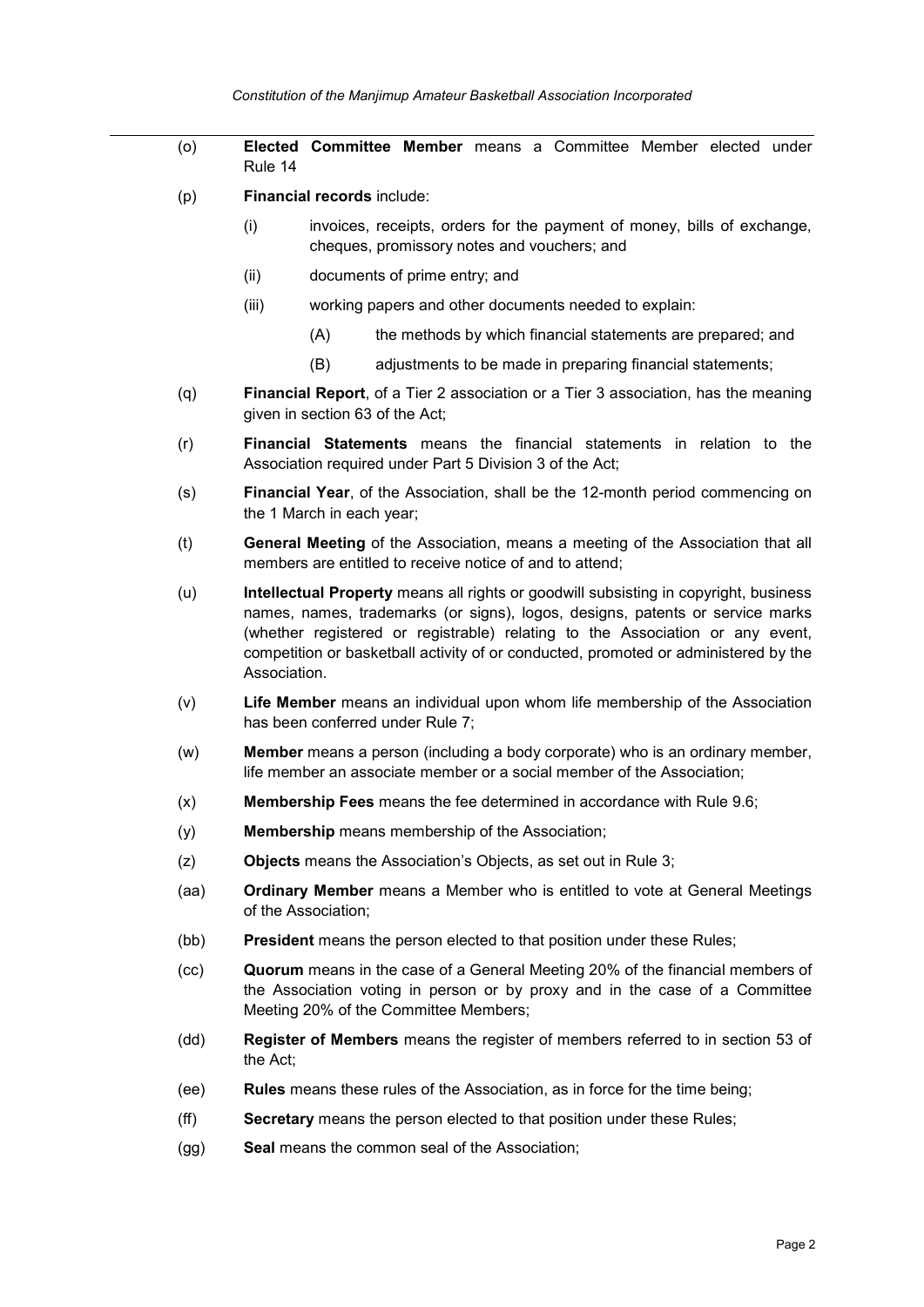- (hh) **Special General Meeting** means a general meeting of the Association other than the Annual General Meeting;
- (ii) **Special Resolution** means a resolution passed by the members at a general meeting in accordance with section 51 of the Act;
- (jj) **Subcommittee** means a subcommittee appointed by the committee under Rule [19;](#page-32-2)
- (kk) **Tier 1 association** means an incorporated association to which section 64(1) of the Act applies;
- (ll) **Tier 2 association** means an incorporated association to which section 64(2) of the Act applies;
- (mm) **Tier 3 association** means an incorporated association to which section 64(3) of the Act applies;
- (nn) **Treasurer** means the person elected to that position under these Rules; and
- (oo) **Vice-President** means the person elected to that position under these Rules.

#### <span id="page-7-0"></span>2.2 Interpretation

In this Constitution, unless the context otherwise requires:

- (a) a reference to a function includes a reference to a power, authority and duty;
- (b) a reference to the exercise of a function includes, where the function is a power, authority or duty, a reference to the exercise of the power or authority of the performance of the duty;
- (c) words importing the singular include the plural and vice versa;
- (d) words importing any gender include the other genders;
- (e) references to persons include corporations and bodies politic;
- (f) another grammatical form of a defined word or expression has a corresponding meaning;
- (g) references to a person include the legal personal representatives, successors and permitted assigns of that person;
- (h) a reference to a statute, ordinance, code or other law includes regulations and other statutory instruments under it and consolidations, amendments, reenactments or replacements of any of them (whether of the same or any legislative authority having jurisdiction); and
- (i) a reference to 'writing' will unless the contrary intention appears, be construed as including references to printing, lithography, photography and other modes of representing or reproducing words in a visible form, including messages sent by electronic mail.

## <span id="page-7-1"></span>2.3 Lack of Provision or Reasonable Doubt

- $(a)$  If:
	- (i) any circumstances arise for which no provision is made by this Constitution;
	- (ii) there arises any reasonable doubt as to the interpretation of the Rules in
	- (iii) any circumstances; or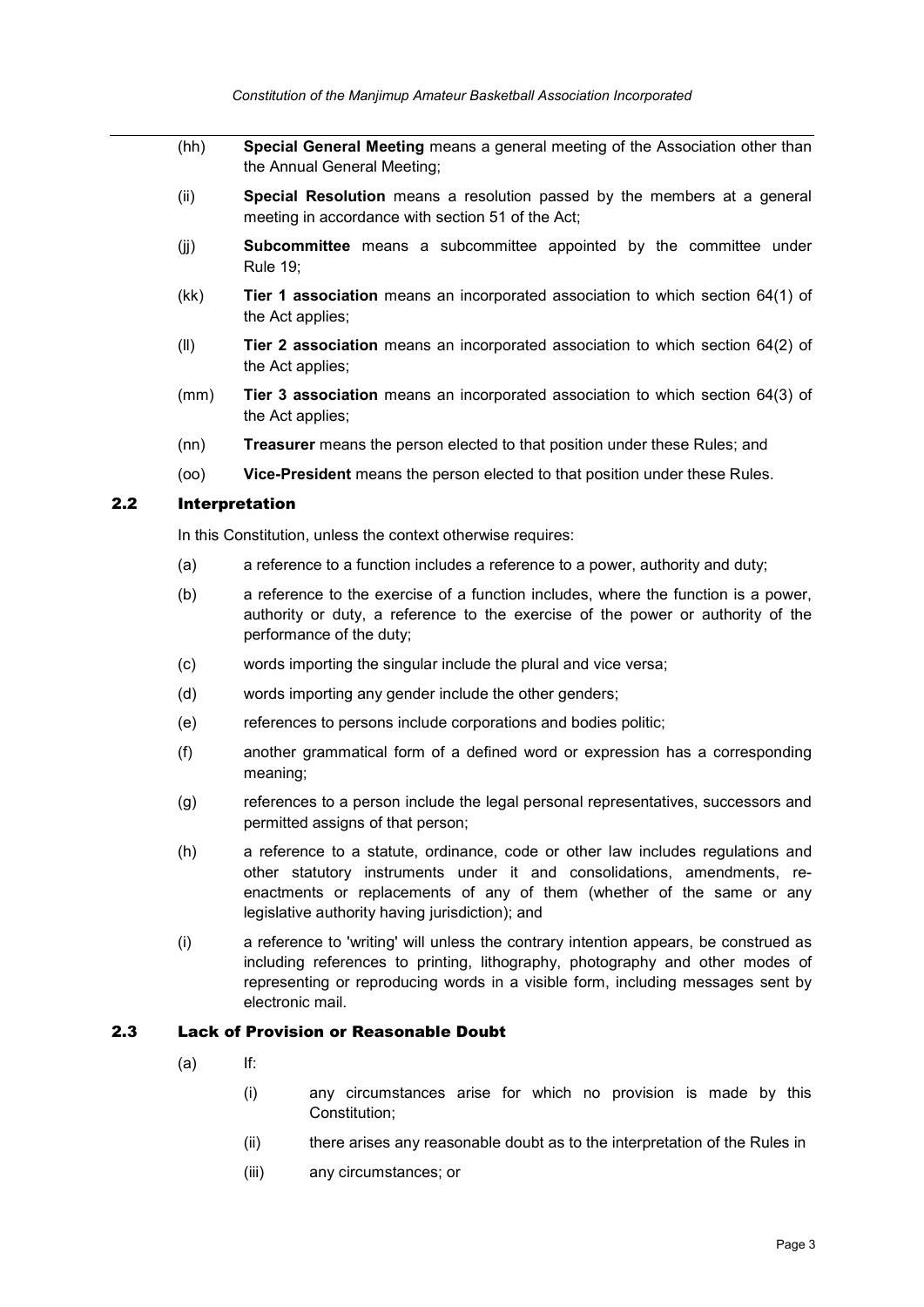(iv) there is any reasonable doubt as to the correct procedure to be adopted on any occasion,

then the Committee, having regard to this Constitution and the Act, may decide the matter and may direct what shall be done in each particular instance or may interpret this Constitution or direct what shall be done in a particular case.

- (b) Such direction, interpretation or decision of the Committee shall be set out in the agenda for the next General Meeting and, until rescinded or amended by the Committee or disallowed by a resolution of a General Meeting, it shall have the same validity and effect as if specifically included in this Constitution.
- (c) Any such decision, interpretation or direction may be considered at a General Meeting without any notice being given of the intention to consider it.

## <span id="page-8-0"></span>3 Objects of the Association

The Objects for which the Association is established and maintained are to:

- (a) encourage, administer, promote and advance basketball in the Territory through participation, development, competition, facility development and commercial means;
- (b) formulate and/or adopt and implement appropriate policies in relation to such matters as arise from time to time as issues to be addressed in basketball
- (c) become affiliated with or maintain affiliation with Basketball WA;
- (d) adopt, formulate, issue, interpret, implement and amend from time to time such By-Laws and regulations as are necessary for the administration and development of basketball;
- (e) develop, administer and control the sport of basketball in accordance with and having regard to this Constitution and policies and procedures of Basketball WA;
- (f) undertake and/or do all such things or activities as are necessary, incidental or conducive to the advancement of the Objects.

## <span id="page-8-1"></span>4 Powers of the Association

#### <span id="page-8-2"></span>4.1 Powers of the Association

In addition to the rights, powers and privileges provided under the Act, the Association has power to do all such acts and things as are incidental, conducive or subsidiary to all or any of the Objects of the Association.

#### <span id="page-8-3"></span>4.2 Not for Profit

The property and income of the Association must be applied solely towards promoting the Objects or purposes of the Association and no part of that property or income may be paid or otherwise distributed, directly or indirectly, to any Member, except in good faith in promoting those objects or purposes.

#### <span id="page-8-4"></span>4.3 Payment to a Member

- (a) A payment may be made to a Member out of the funds of the Association only if it is authorised under Rule [4.3\(b\).](#page-8-5)
- <span id="page-8-5"></span>(b) A payment to a Member out of the funds of the Association is authorised if it is: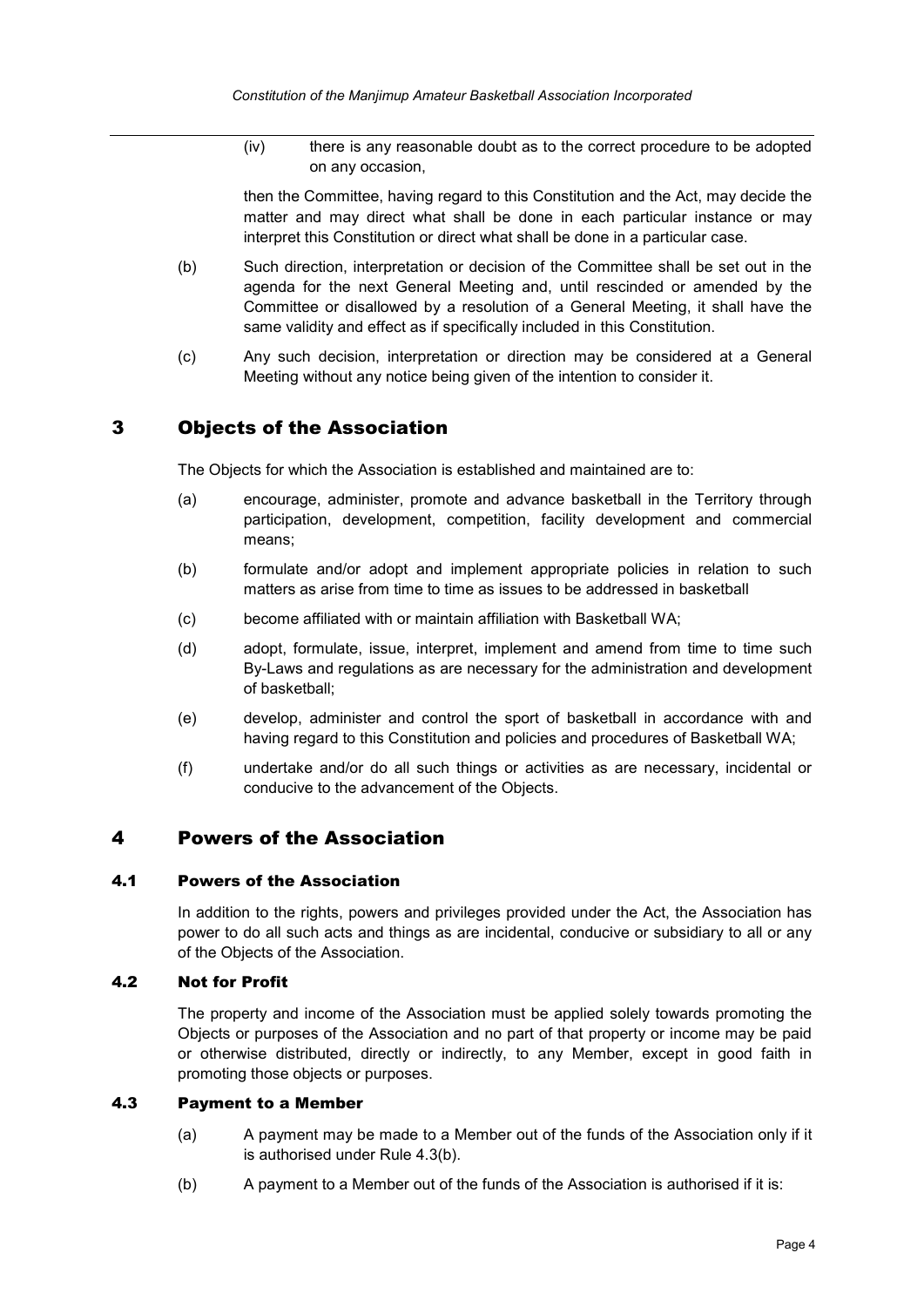- (i) the payment in good faith to the Member as reasonable remuneration for any services provided to the Association, or for goods supplied to the Association, in the ordinary course of business; or
- (ii) the payment of interest, on money borrowed by the Association from the Member, at a rate not greater than the cash rate published from time to time by the Reserve Bank of Australia; or
- (iii) the payment of reasonable rent to the Member for premises leased by the Member to the Association; or
- (iv) the reimbursement of reasonable expenses properly incurred by the Member on behalf of the Association.

## <span id="page-9-0"></span>5 Status and Compliance of the Association

#### <span id="page-9-1"></span>5.1 Recognition of Basketball WA

- (a) Basketball WA is recognised by the Association as the controlling body for the sport of basketball in Western Australia.
- (b) Basketball WA is the only sporting body in Western Australia affiliated to Basketball Australia in respect of the sport of basketball.

#### <span id="page-9-2"></span>5.2 Compliance of the Association

The Members acknowledge and agree that the Association will:

- (a) be or remain incorporated in Western Australia;
- (b) use its best endeavours to comply with and be bound by the standards and technical requirements of Basketball WA; and
- (c) to the best of its ability uphold and apply the Rules/By-Laws, policies and procedures published from time to time by Basketball Australia and Basketball WA.

#### <span id="page-9-3"></span>5.3 Operation of Rules

- (a) The Association and its Members acknowledge and agree that they are bound by this Constitution and that these Rules operate to create uniformity in the way in which the Objects of the Association are achieved.
- (b) The Members acknowledge and agree that upon applying for Membership of the Association he/she agrees also to be bound by this Constitution of Basketball WA and this Constitution of Basketball Australia.

## <span id="page-9-4"></span>6 Source of Funds and Application of Income

#### <span id="page-9-5"></span>6.1 Source of Funds

The funds of the Association may be derived from entrance fees, annual subscriptions, donations, fund-raising activities, grants, interest and any other sources approved by the Committee.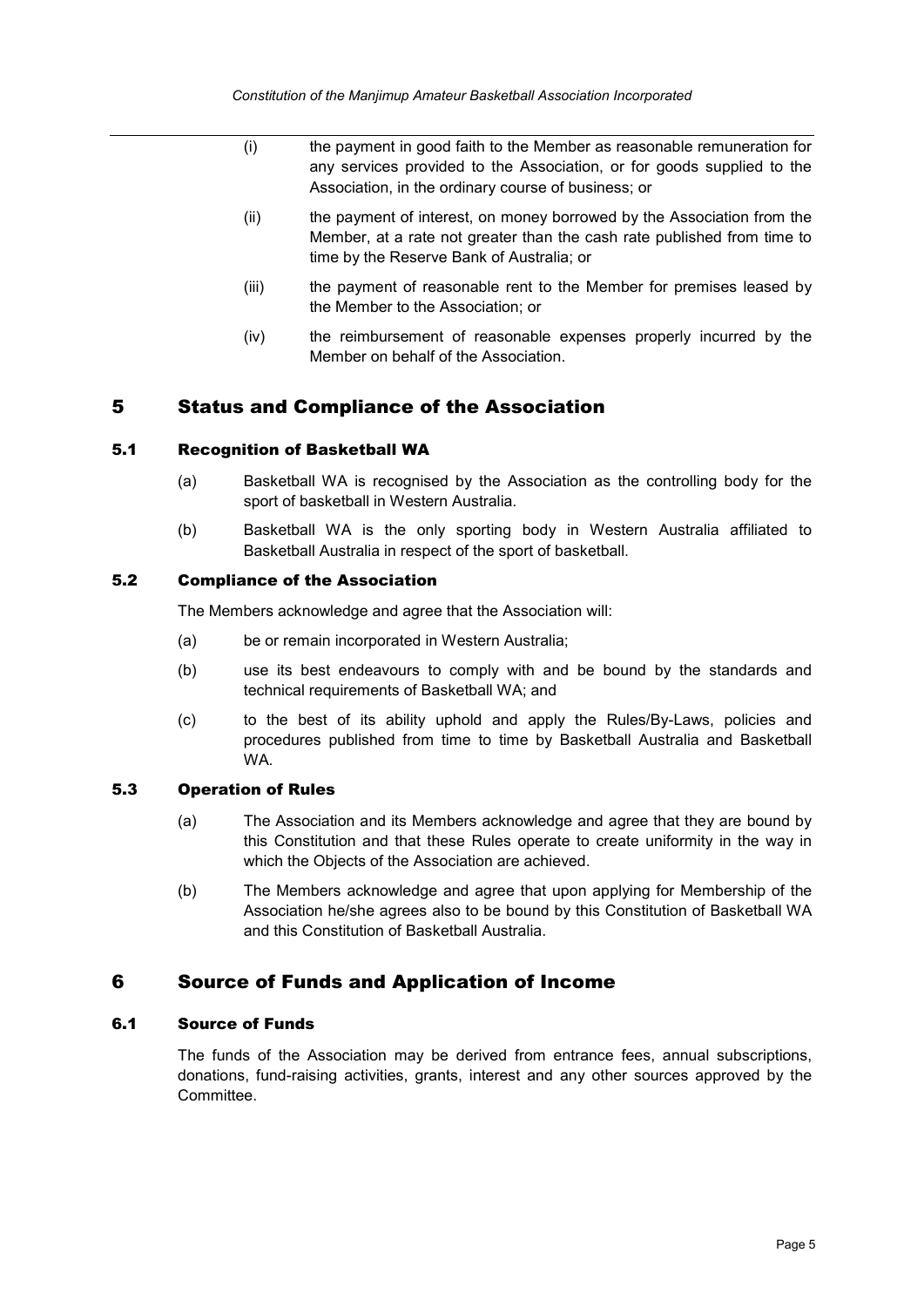## <span id="page-10-0"></span>6.2 Control of Funds

- (a) The Association must open an account in the name of the Association with a financial institution from which all expenditure of the Association is made and into which all funds received by the Association are deposited.
- (b) Subject to any restrictions imposed at a General Meeting, the Committee may approve expenditure on behalf of the Association.
- (c) The Committee may authorise the Treasurer to expend funds on behalf of the Association up to a specified limit without requiring approval from the Committee for each item on which the funds are expended.
- (d) All cheques, bills of exchange, promissory notes and other negotiable instruments of the Association must be signed by:
	- (i) two Committee Members; or
	- (ii) one Committee Member and a person authorised by the Committee;
- (e) All funds of the Association must be deposited into the Association's account within 7 days after their receipt.

#### <span id="page-10-3"></span><span id="page-10-1"></span>6.3 Financial Statements and Financial Reports

- (a) For each Financial Year, the Committee must ensure that the requirements imposed on the Association under Part 5 of the Act relating to the Financial Statements or Financial Report of the Association are met.
- (b) Without limiting Rule [6.3\(a\),](#page-10-3) those requirements include:
	- (i) if the Association is a Tier 1 association, the preparation of the Financial Statements; and
	- (ii) if the Association is a Tier 2 association or Tier 3 association, the preparation of the Financial Report; and
	- (iii) if required, the review or auditing of the Financial Statements or Financial Report, as applicable; and
	- (iv) the presentation to the AGM of the Financial Statements or Financial Report, as applicable; and
	- (v) if required, the presentation to the AGM of the copy of the report of the review or auditor's report, as applicable, on the Financial Statements or Financial Report.

#### <span id="page-10-2"></span>6.4 Payments to Committee Members

- (a) In this Rule:
	- (i) Committee Member includes a member of a sub-committee;
	- (ii) Committee Meeting includes a meeting of a sub-committee.
- (b) A Committee Member is entitled to be paid out of the funds of the Association for any out-of-pocket expenses for travel and accommodation properly incurred:
	- (i) in attending a Committee Meeting or
	- (ii) in attending a General Meeting; or
	- (iii) otherwise in connection with the Association's business.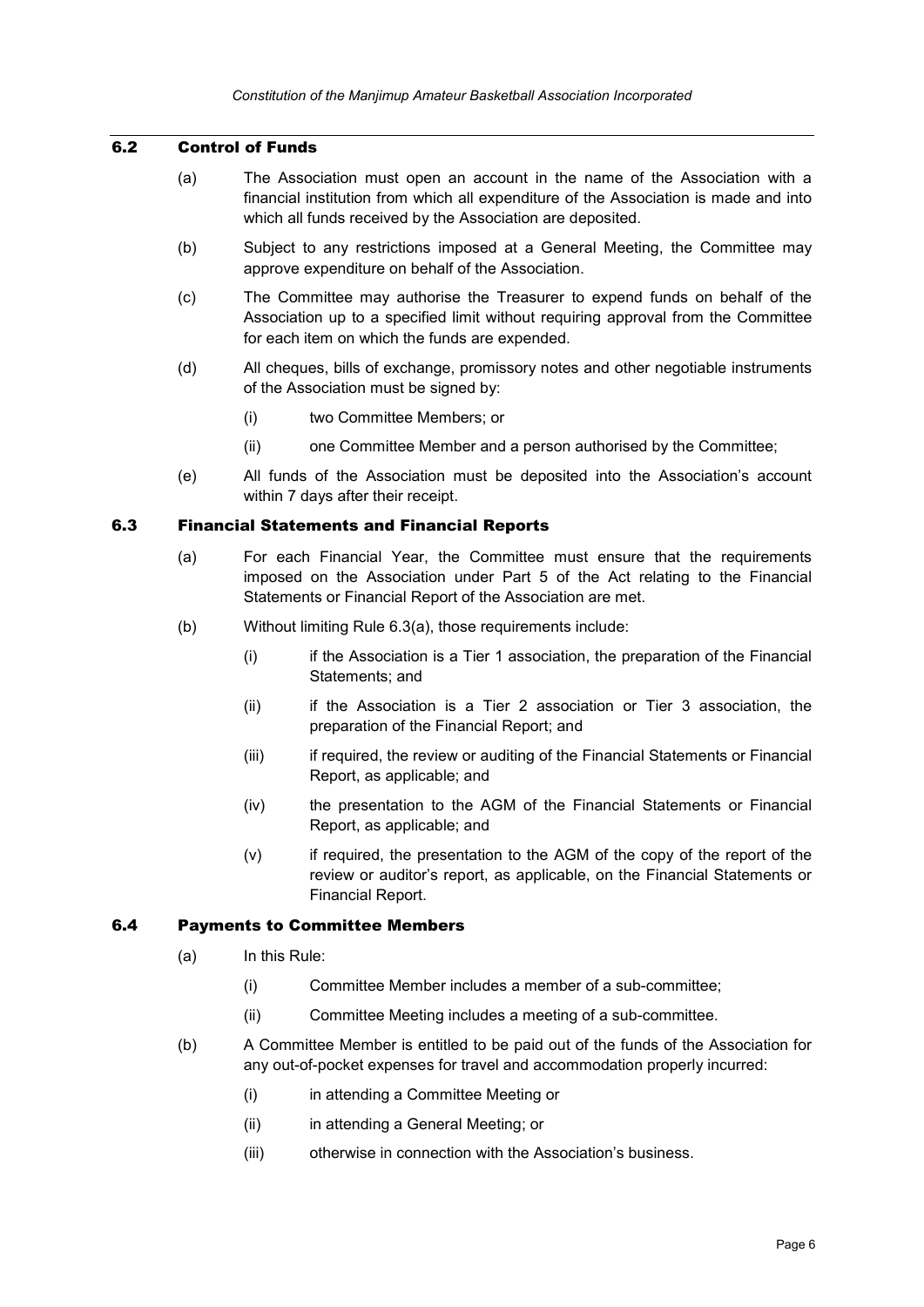## <span id="page-11-0"></span>7 Member

<span id="page-11-1"></span>Any person who supports the objects of the Association who is 18 years of age or over is eligible to apply to become a Member.

#### <span id="page-11-2"></span>7.1 Category of Member

The Members of the Association shall consist of:

- (a) **Ordinary Members**: An Ordinary Member shall have full voting rights and any other rights conferred as Ordinary Members by these Rules or approved by a resolution at a General Meeting;
- (b) **Junior Members**: Junior Members shall be under 18 years of age. A Junior Member shall not be entitled to vote at General Meetings of the Association;
- (c) **Life Members**:
	- (i) Life Membership of the Association may be conferred on a Member who has given a minimum of 7 years' service to the Association and if the Committee votes in favour of that person receiving Life Membership;
	- (ii) The Committee may nominate a person who has rendered distinguished or special service to the Association or basketball for Life Membership of the Association. The nomination must be in writing on the form prescribed by the Committee from time to time (if any) and must be submitted to the Secretary at least 21 days before the date set down for the next AGM;
	- (iii) A nomination for Life Membership will be considered by the Committee and if successful, announced and minuted at the AGM;
	- (iv) Conditions, obligations and privileges of Life Membership shall be as prescribed from time to time by the Committee;
	- (v) A Life Member may attend and at the discretion of the chairperson, debate at General Meetings, but shall not be entitled to vote.
- <span id="page-11-6"></span>(d) **Associate Member**: Associate Members are able to enjoy the benefits of Ordinary Members with the exception of the power of voting. For the purposes of the Liquor Licensing Act, an Associate Member shall be viewed as an Ordinary Member.
- (e) Any other class of membership created in accordance with Rule [7.2.](#page-11-3)

## <span id="page-11-3"></span>7.2 Creation of New Categories

A General Meeting may by resolution, create new categories of membership with such rights, privileges and obligations as are determined applicable (other than voting rights), even if the effect of creating a new category is to alter rights, privileges or obligations of an existing category of Members. No new category of Membership may be granted voting rights unless the prior approval of the Members is first obtained by Special Resolution at a General Meeting.

## <span id="page-11-4"></span>8 Register of Members

#### <span id="page-11-5"></span>8.1 Secretary to keep Register

The Secretary will keep and maintain: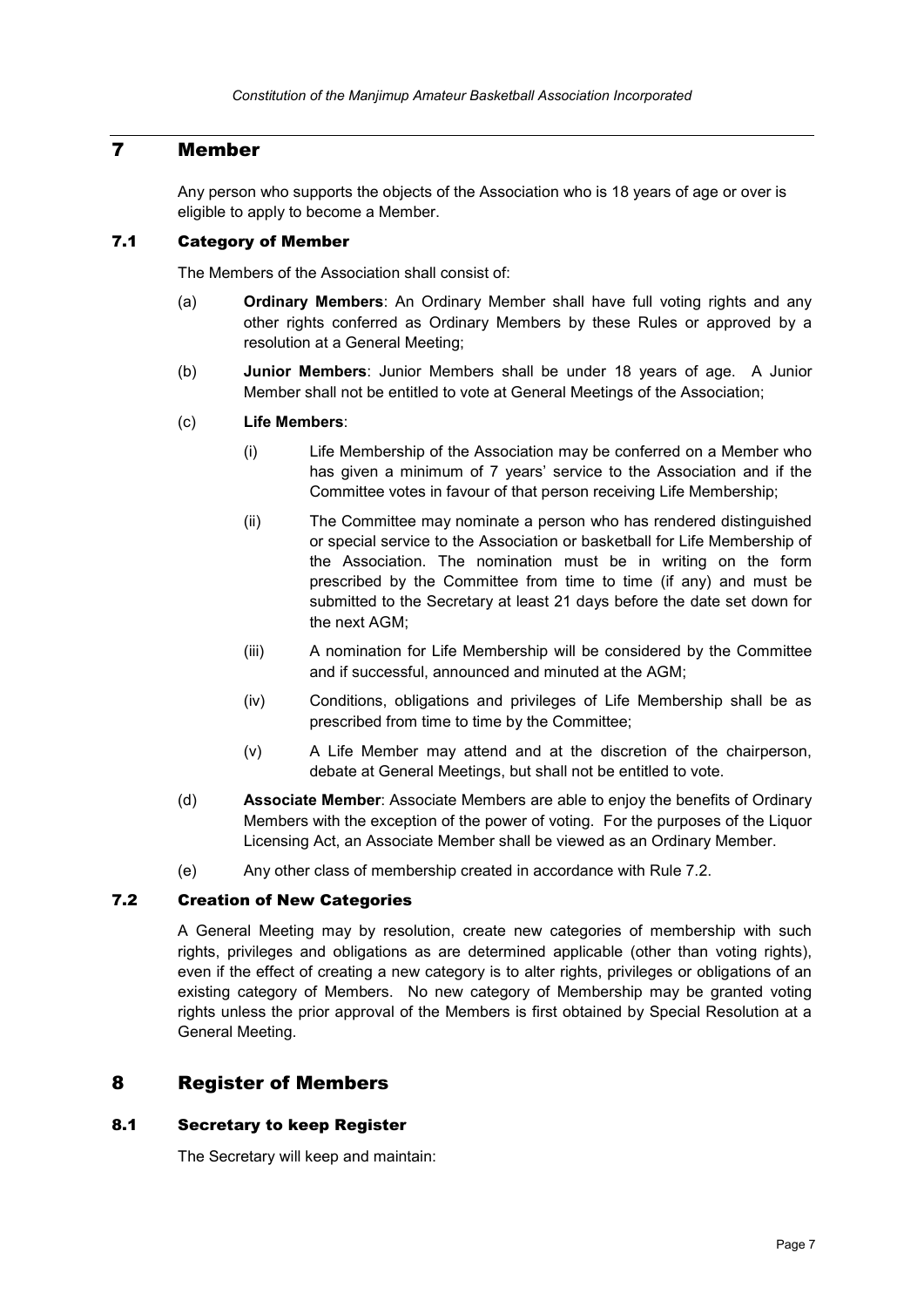- (a) a Register of all Members in which will be entered such information as is required under the Act from time to time the class of Membership to which each Member belongs and the date upon which each Member became a Member, and
- (b) a record of the names and residential or postal addresses of persons who hold office with the Association.

#### <span id="page-12-0"></span>8.2 **Inspection of Register**

- (a) An extract of the Register of any Members, or office bearers, will be available for inspection by Members upon request. A Member may copy but not remove the Register of Members.
- (b) The Committee may require a Member who requests a copy of the Register to provide a statutory declaration setting out the purpose of the request and declaring that the purpose is connected with the affairs of the Association.
- (c) The Association may charge a reasonable fee to the Member for providing a copy of the Register, the amount to be determined by the Committee from time to time.

## <span id="page-12-1"></span>8.3 Use of Register

The Register may be used by the Association to further the Objects of the Association, as the Committee considers appropriate.

#### <span id="page-12-2"></span>8.4 Right of Basketball WA to Access Register

- (a) Subject to the limitations contained in the *Privacy Act 1988* (Cth) (if any), the Association shall provide a copy of the Register to Basketball WA at a time and in a form acceptable to Basketball WA and shall provide regular updates of the Register to Basketball WA. Basketball WA may use the information contained in the Register and the Register itself to further the Objects of Basketball WA, subject to reasonable confidentiality and privacy considerations.
- (b) Basketball WA may enter into arrangements with the Association to manage the whole or parts of the register on its behalf, subject to the limitations contained in the *Privacy Act 1988* (Cth) (if any).

## <span id="page-12-3"></span>9 Membership

#### <span id="page-12-4"></span>9.1 Membership Rules

All applicants for Membership of the Association must complete a personal information form. The information on this form will be used by the Association only for purposes of record keeping and contact for the purpose of furthering the Objects of the Association or any activity incidental thereto.

#### <span id="page-12-5"></span>9.2 Application for Membership

An application for new Membership by a Member must be:

- (a) in writing in the form prescribed by the Committee from time to time and lodged with the Secretary for Committee acceptance; and
- (b) accompanied by the annual Membership Fees.

## <span id="page-12-6"></span>9.3 Discretion to Accept or Reject Application

The Committee may accept or reject an application.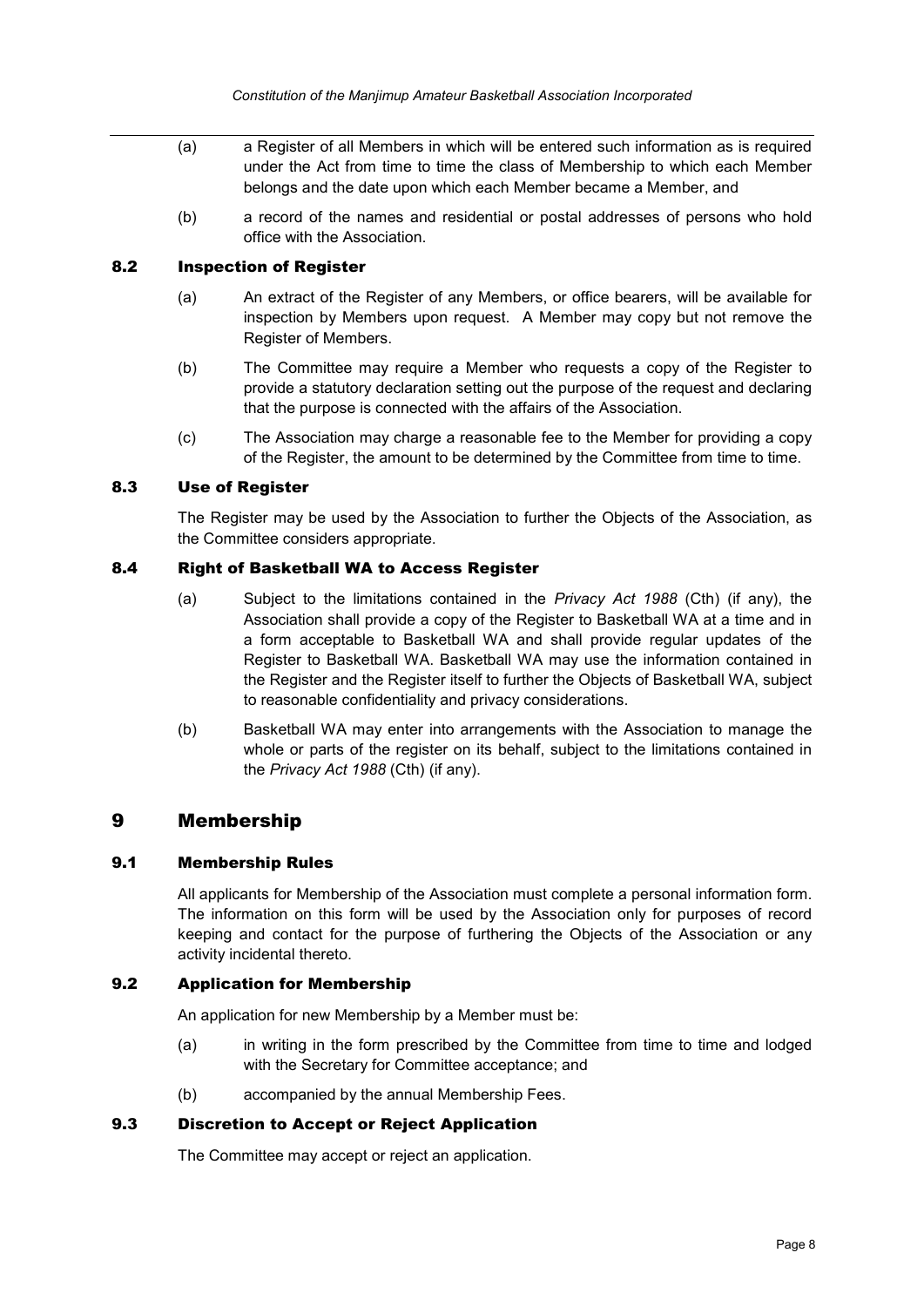- (a) Membership of the Association shall commence upon acceptance of the application by the Committee.
- (b) If an application is rejected, the Committee is not required to give the reasons for the rejection of the Membership application shall be provided.
- (c) Where the Committee rejects an application, it shall refund any Membership Fees forwarded with the application.

#### <span id="page-13-0"></span>9.4 Membership Renewal

Members shall:

- (a) renew their Membership with the Association in accordance with the procedures applicable from time to time;
- (b) pay the annual Membership Fees determined by the Committee; and
- (c) pay any arrears (by way of agreement to a payment plan or otherwise) in accordance with the procedures applicable from time to time.

#### <span id="page-13-1"></span>9.5 Effect of Membership

The Association and each Member acknowledge and agree that:

- (a) this Constitution constitutes a contract between each of the Members and between each of them and the Association and that they are bound by this Constitution;
- (b) they will comply with and observe this Constitution;
- (c) this Constitution is made in pursuit of a common object, namely the mutual and collective benefit of the Association, the Members and the sport of basketball; and
- (d) this Constitution is necessary and reasonable for promoting the Objects of the Association and particularly the advancement and protection of the sport of basketball in the Territory.

#### <span id="page-13-2"></span>9.6 Subscriptions and Fees

- (a) The annual Membership Fee (if any), and any other fees, levies, charges and other amounts payable by Members (or any category of Members) to the Association, will be as determined by the Committee from time to time.
- (b) Any Member who has not paid all monies due and payable by that Member to the Association will (subject to the Committee's discretion) have all rights under this Constitution immediately suspended from the expiry of the time prescribed for payment of those monies. Such rights will be suspended until such time as the monies are fully paid or otherwise in the Committee's discretion.
- <span id="page-13-4"></span>(c) If a Member has not paid the annual Membership Fees within the period of 3 months after the due date, the Member ceases to be a Member on the expiry of that period.

#### <span id="page-13-3"></span>9.7 Resignation

- (a) A Member may resign from Membership of the Association by giving written notice of the resignation to the secretary.
- (b) The resignation takes effect:
	- (i) when the Secretary receives the notice; or
	- $(ii)$  if a later time is stated in the notice, at that later time.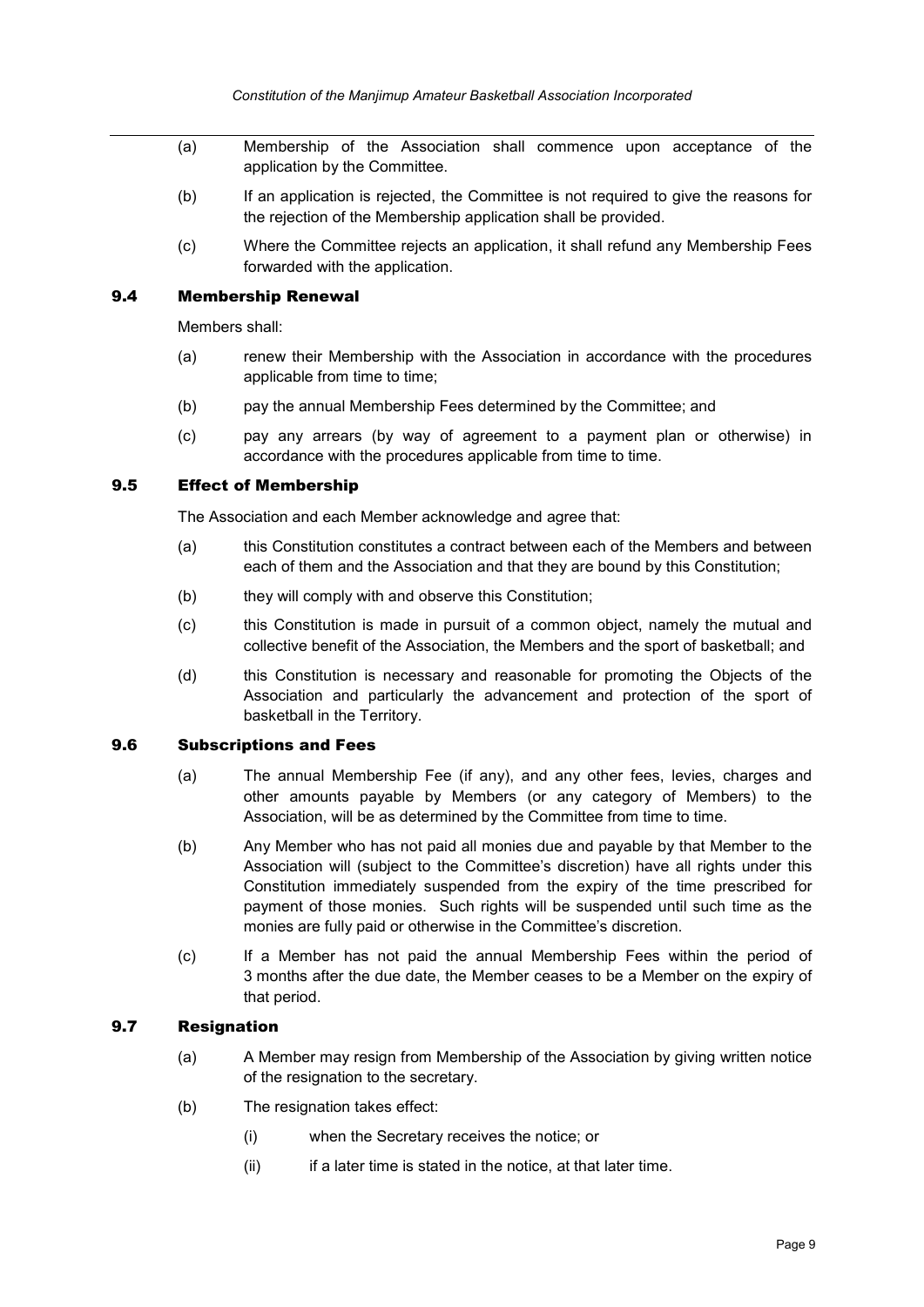*Constitution of the Manjimup Amateur Basketball Association Incorporated*

- (c) A person who has resigned from Membership of the Association remains liable for any fees that are owed to the Association (**Owed Amount**) at the time of resignation.
- (d) The Owed Amount may be recovered by the Association in a court of competent jurisdiction as a debt due to the Association.

#### <span id="page-14-0"></span>9.8 When Membership Ceases

- (a) A person ceases to be a Member when any of the following takes place:
	- (i) for a Member who is an individual, the individual dies;
	- (ii) for a Member who is a body corporate, the body corporate is wound up;
	- (iii) the person resigns from the Association under Rule [9.7;](#page-13-3)
	- (iv) the person is expelled from the Association under Rule [10.1;](#page-14-2)
	- $(v)$  the person ceases to be a Member under Rule [9.6\(c\).](#page-13-4)
- (b) The Secretary must keep a record, for at least one year after a person ceases to be a Member, of:
	- (i) the date on which the person ceased to be a Member; and
	- (ii) the reason why the person ceased to be a Member.

## <span id="page-14-1"></span>10 Disciplinary Action

In this Rule [10,](#page-14-1) '**Member**, in relation to a member who is expelled from the Association, includes a former member.

## <span id="page-14-2"></span>10.1 Suspension or Expulsion

- (a) The Committee may decide to suspend a Member's Membership or to expel a Member from the Association if:
	- (i) the Member contravenes this Constitution or the By-Laws, policies or procedures of the Association; or
	- (ii) the member acts detrimentally to the interests of the Association or the sport of basketball.
- (b) The Secretary must give the Member written notice of the proposed suspension or expulsion at least 28 days before the Committee Meeting at which the proposal is to be considered by the Committee.
- (c) The notice given to the Member must state:
	- (i) when and where the Committee Meeting is to be held; and
	- (ii) the grounds on which the proposed suspension or expulsion is based; and
	- (iii) that the Member, or the Member's representative, may attend the meeting and will be given a reasonable opportunity to make written or oral (or both written and oral) submissions to the Committee about the proposed suspension or expulsion;
- (d) At the Committee Meeting, the Committee must: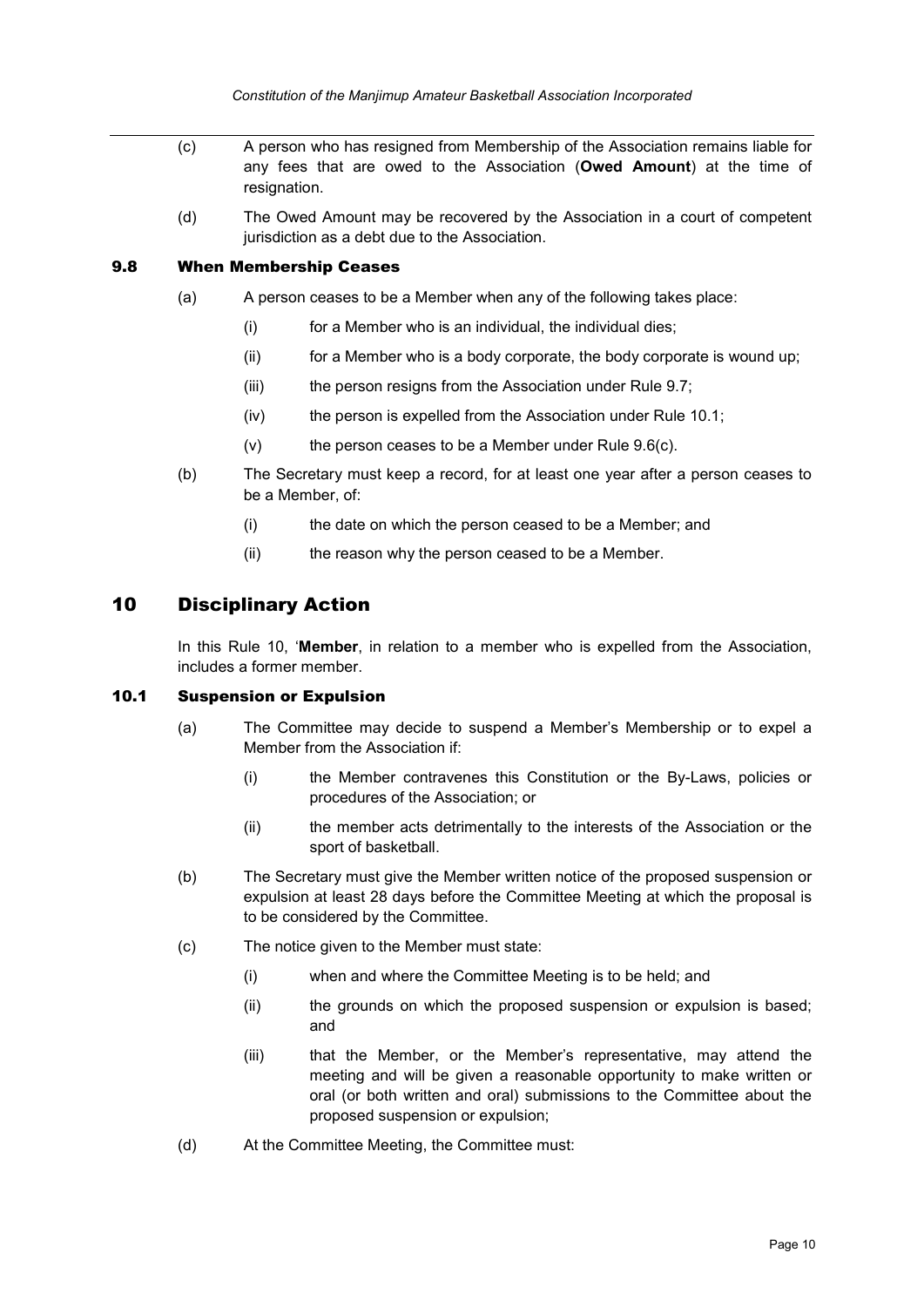- (i) give the Member, or the Member's representative, a reasonable opportunity to make written or oral (or both written and oral) submissions to the Committee about the proposed suspension or expulsion; and
- (ii) give due consideration to any submissions so made; and
- (iii) decide:
	- (A) whether or not to suspend the Member's Membership and, if the decision is to suspend the Membership, the period of suspension; or
	- (B) whether or not to expel the Member from the Association.
- (e) A decision of the Committee to suspend the Member's Membership or to expel the Member from the Association takes immediate effect.
- <span id="page-15-3"></span>(f) The Committee must give the Member written notice of the Committee's decision, and the reasons for the decision, within 7 days after the Committee Meeting at which the decision is made.
- <span id="page-15-4"></span>(g) A Member whose Membership is suspended or who is expelled from the Association may, within 14 days after receiving notice of the Committee's decision under sub-Rule [\(f\),](#page-15-3) give written notice to the Secretary requesting the appointment of a mediator under Rule [18.](#page-31-1)
- (h) If notice is given under sub-Rule [\(g\),](#page-15-4) the Member who gives the notice and the Committee are the parties to the Mediation.

#### <span id="page-15-0"></span>10.2 Consequences of Suspension

- (a) During the period a Member's Membership is suspended, the Member:
	- (i) loses any rights (including voting rights) arising as a result of Membership; and
	- (ii) is not entitled to a refund, rebate, relief or credit for Membership fees paid, or payable, to the Association.
- (b) When a Member's Membership is suspended, the Secretary must record in the Register of Members:
	- (i) that the Member's Membership is suspended; and
	- (ii) the date on which the suspension takes effect; and
	- (iii) the period of the suspension.
- (c) When the period of the suspension ends, the Secretary must record in the Register of Members that the Member's Membership is no longer suspended.

## <span id="page-15-1"></span>11 General Meetings

#### <span id="page-15-2"></span>11.1 Annual General Meetings

- (a) The Committee must determine the date, time and place of the AGM.
- (b) If it is proposed to hold the AGM more than 6 months after the end of the Association's Financial Year, the Secretary must apply to the Commissioner for permission under section 50(3)(b) of the Act within 4 months after the end of the Financial Year.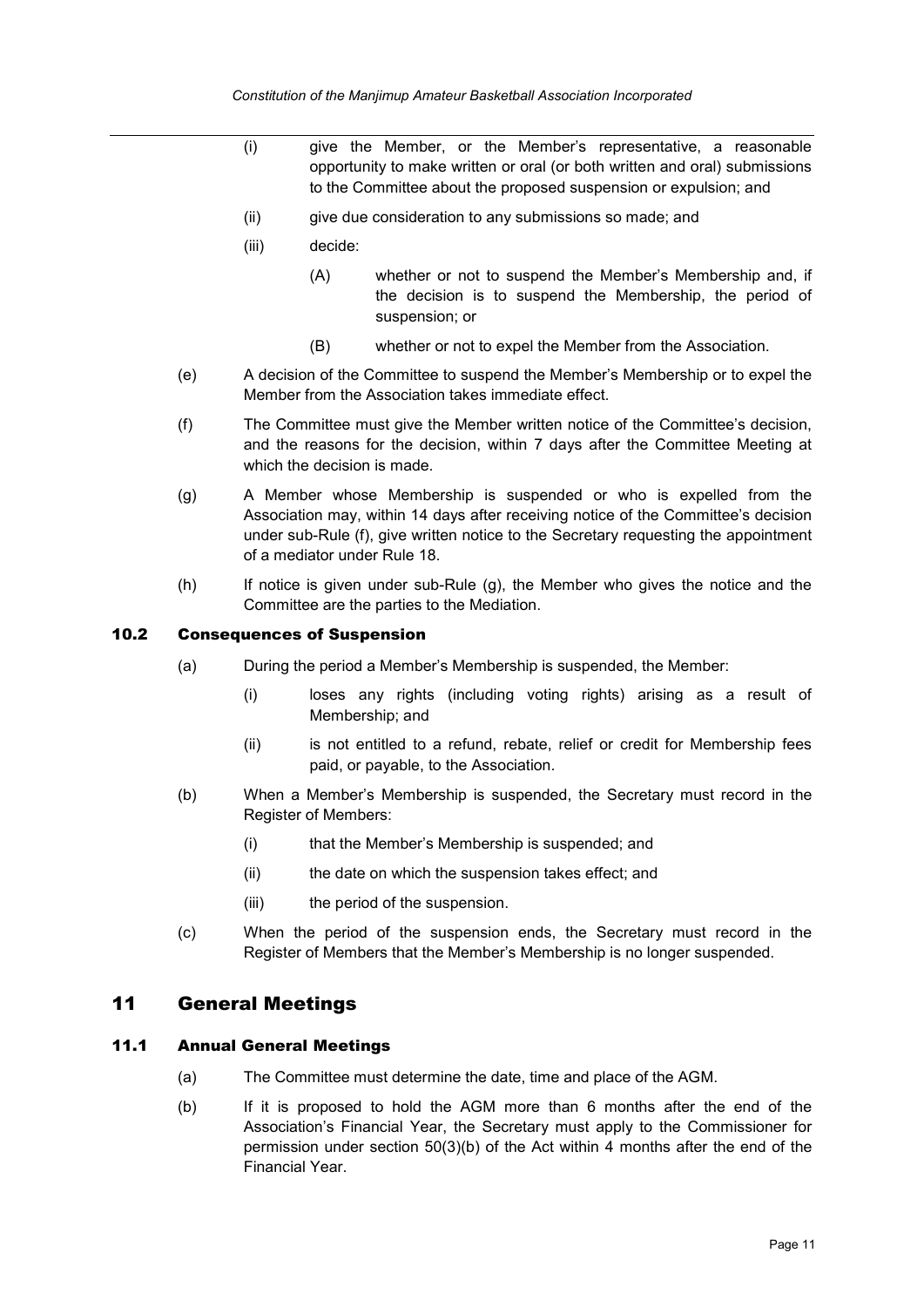- <span id="page-16-4"></span><span id="page-16-3"></span>(c) The ordinary business of the AGM is as follows:
	- (i) to confirm the minutes of the previous AGM and of any Special General Meeting held since then if the minutes of that meeting have not yet been confirmed;
	- (ii) to receive and consider:
		- (A) the Committee's annual report on the Association's activities during the preceding Financial Year; and
		- (B) if the Association is a Tier 1 association, the Financial Statements of the Association for the preceding Financial Year presented under Part 5 of the Act; and
		- (C) if the Association is a Tier 2 association or a Tier 3 association, the Financial Report of the Association for the preceding Financial Year presented under Part 5 of the Act;
		- (D) if required to be presented for consideration under Part 5 of the Act, a copy of the report of the review or auditor's report on the Financial Statements or Financial Report;
	- (iii) to elect the office holders of the Association and other Committee Members;
	- (iv) if applicable, to appoint or remove a reviewer or auditor of the Association in accordance with the Act;
	- (v) to confirm or vary the entrance fees, subscriptions and other amounts (if any) to be paid by Members;
	- (vi) to consider any motion of which notice has been given.
- <span id="page-16-5"></span>(d) Any other business of which notice has been given in accordance with these Rules may be conducted at the AGM.

#### <span id="page-16-0"></span>11.2 Special General Meetings

- (a) The Committee may convene a Special General Meeting.
- (b) The Committee must convene a Special General Meeting if at least 20% of the Members require a Special General Meeting to be convened.
- <span id="page-16-1"></span>(c) The Members requiring a Special General Meeting to be convened must:
	- (i) make the requirement by written notice given to the Secretary; and
	- (ii) state in the notice the business to be considered at the meeting; and
	- (iii) each sign the notice.
- (d) The Special General Meeting must be convened within 28 days after notice is given under sub-Rule [11.2\(c\)\(ii\).](#page-16-1)
- <span id="page-16-2"></span>(e) If the Committee does not convene a Special General Meeting within that 28-day period, the Members making the requirement (or any of them) may convene the Special General Meeting.
- (f) A Special General Meeting convened by Members under sub-Rule [\(e\):](#page-16-2)
	- (i) must be held within 3 months after the date the original requirement was made; and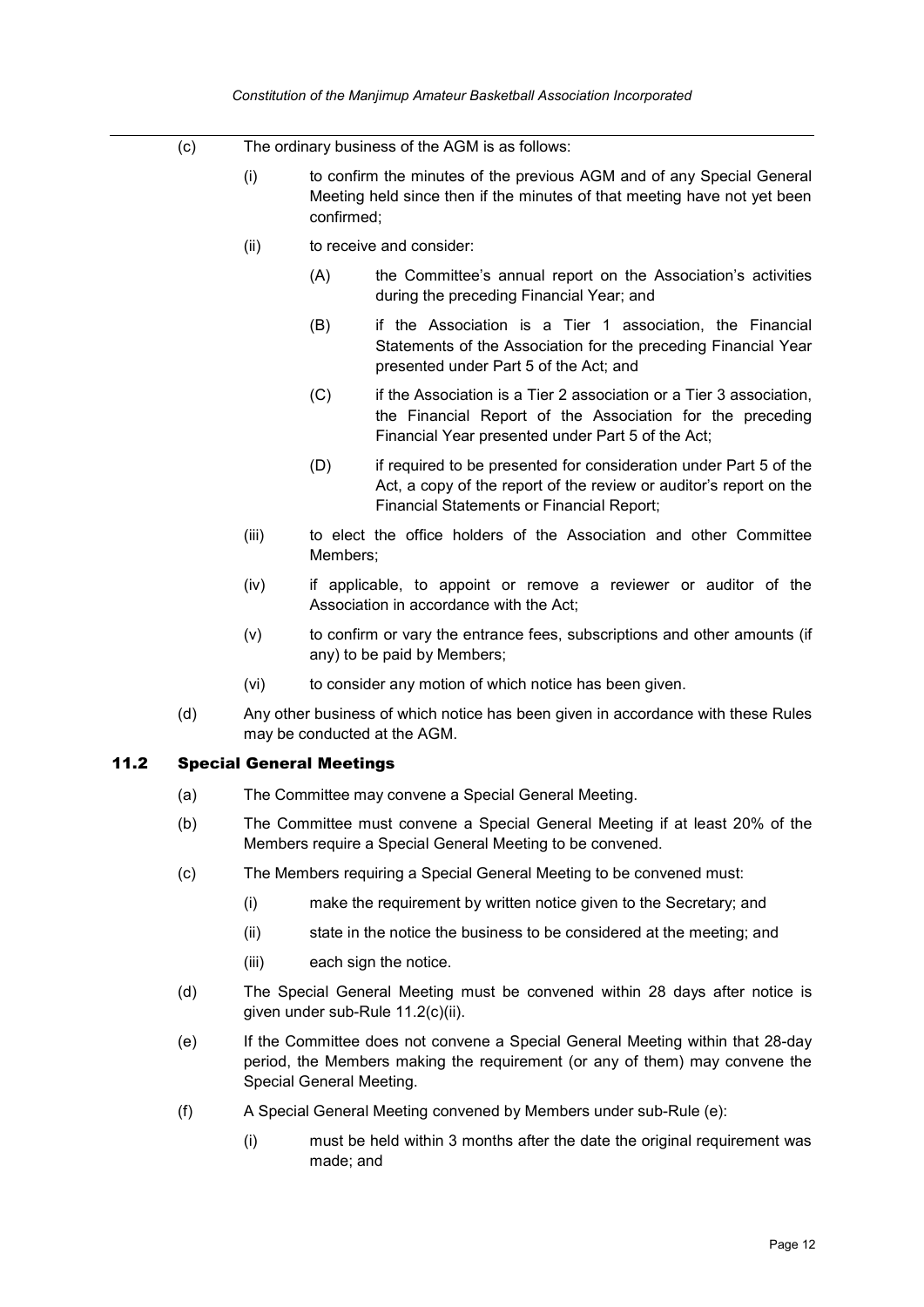- (ii) may only consider the business stated in the notice by which the requirement was made.
- (g) No business other than that circulated in accordance with this Rule [11.2](#page-16-0) will be transacted at the meeting.
- (h) The Association must reimburse any reasonable expenses incurred by the Members convening a Special general meeting under sub-Rule [\(e\).](#page-16-2)

#### <span id="page-17-0"></span>11.3 Notice of General Meetings

- (a) The Secretary or, in the case of a Special General Meeting convened under Rule [11.2\(e\),](#page-16-2) the Members convening the meeting, must give to each Member:
	- (i) at least 21 days' notice of a General Meeting if a Special Resolution is to be proposed at the meeting; or
	- (ii) at least 14 days' notice of a General Meeting in any other case.
- (b) The notice must:
	- (i) specify the date, time and place of the meeting; and
	- (ii) indicate the general nature of each item of business to be considered at the meeting; and
	- (iii) if the meeting is the AGM, include the names of the Members who have nominated for election to the Committee under Rule [14.2;](#page-25-2) and
	- (iv) if the meeting is the AGM, include notice of motions to be considered at the meeting;
	- (v) if a Special Resolution is proposed:
		- (A) set out the wording of the proposed resolution as required by section 51(4) of the Act; and
		- (B) state that the resolution is intended to be proposed as a Special Resolution; and
		- (C) comply with Rule [11.4\(g\).](#page-18-2)

## <span id="page-17-1"></span>11.4 Proxies

- (a) Subject to sub-Rule [11.4\(b\),](#page-17-2) an Ordinary Member may appoint an individual who is an Ordinary Member as his or her proxy to vote and speak on his or her behalf at a General Meeting.
- <span id="page-17-2"></span>(b) An Ordinary Member may be appointed the proxy for not more than 5 other Members.
- (c) The appointment of a proxy must be in writing and signed by the Member making the appointment.
- (d) The Member appointing the proxy may give specific directions as to how the proxy is to vote on his or her behalf.
- (e) If no instructions are given to the proxy, the proxy may vote on behalf of the Member in any matter as the proxy sees fit.
- (f) If the Committee has approved a form for the appointment of a proxy, the Member may use that form or any other form:
	- (i) that clearly identifies the person appointed as the Member's proxy; and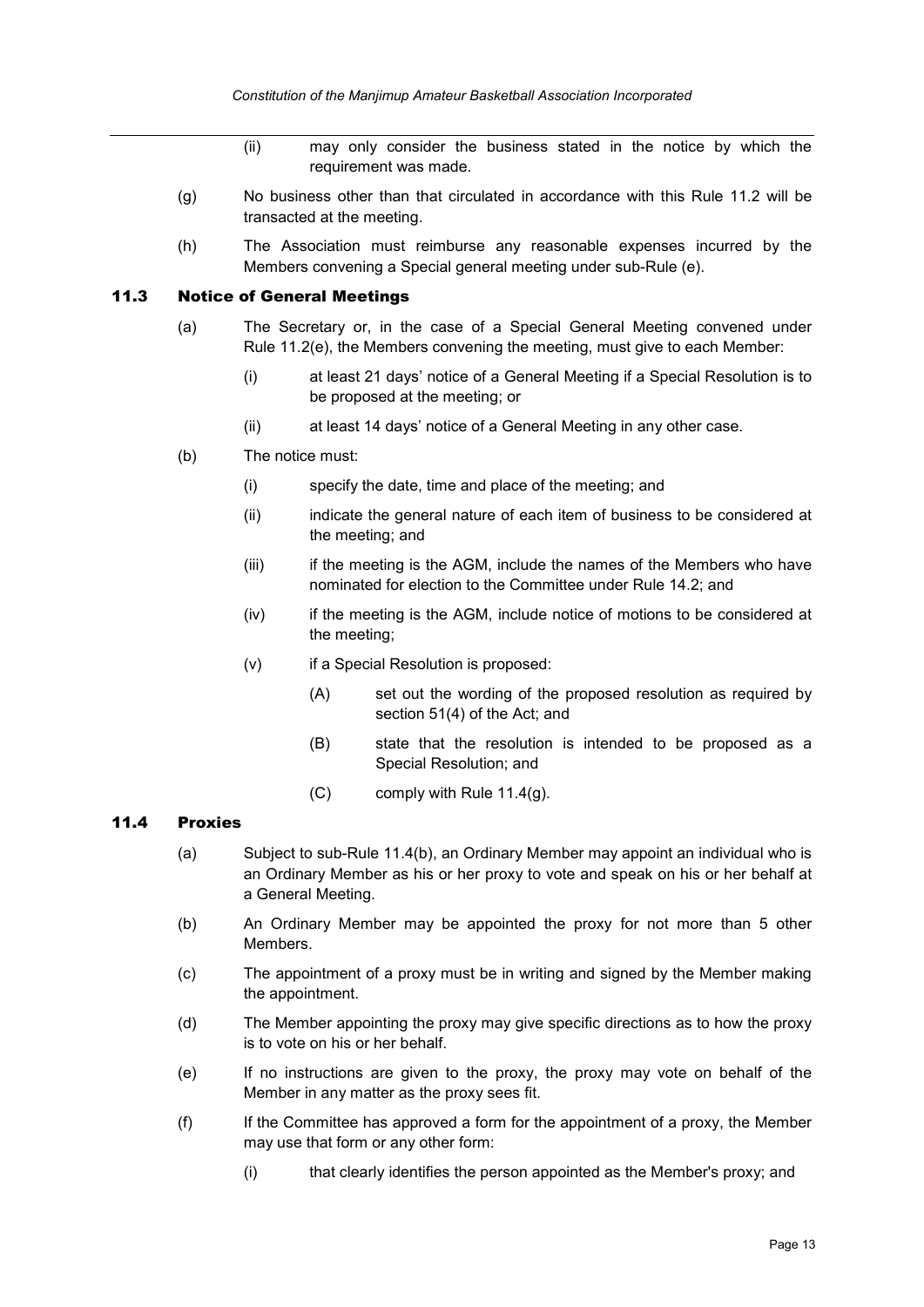- (ii) that has been signed by the Member.
- <span id="page-18-2"></span>(g) Notice of a General Meeting given to an Ordinary Member under Rule [11.3](#page-17-0) must:
	- (i) state that the Member may appoint an individual who is an Ordinary Member as a proxy for the meeting; and
	- (ii) include a copy of any form that the Committee has approved for the appointment of a proxy.
- <span id="page-18-5"></span>(h) A form appointing a proxy must be given to the Secretary before the commencement of the General Meeting for which the proxy is appointed.
- (i) A form appointing a proxy sent by post or electronically is of no effect unless it is received by the Association not later than 24 hours before the commencement of the meeting.

#### <span id="page-18-3"></span><span id="page-18-0"></span>11.5 Use of Technology to be Present at General Meetings

- (a) The presence of a Member at a General Meeting need not be by attendance in person but may be by that Member and each other Member at the meeting being simultaneously in contact by telephone or other means of instantaneous communication.
- (b) A Member who participates in a General Meeting as allowed under sub-Rule [\(a\)](#page-18-3) is taken to be present at the meeting and, if the Member votes at the meeting, the Member is taken to have voted in person.

#### <span id="page-18-1"></span>11.6 Presiding Member and Quorum for General Meetings

- (a) The President or, in the President's absence, the Vice President must preside as Chairperson of each General Meeting.
- (b) If the President and Vice President are absent or are unwilling to act as Chairperson of a General Meeting, the Committee Members at the meeting must choose one of them to act as Chairperson of the meeting.
- (c) No business is to be conducted at a General Meeting unless a Quorum is present.
- <span id="page-18-4"></span>(d) If a Quorum is not present within 30 minutes after the notified commencement time of a General Meeting:
	- (i) in the case of a Special General Meeting, the meeting lapses; or
	- (ii) in the case of the AGM, the meeting is adjourned to:
		- (A) the same time and day in the following week; and
		- (B) the same place, unless the President specifies another place at the time of the adjournment or written notice of another place is given to the Members before the day to which the meeting is adjourned.
- (e) If:
	- (i) a quorum is not present within 30 minutes after the commencement time of an AGM held under sub-Rule [\(d\)\(ii\);](#page-18-4) and
	- (ii) at least two ordinary Members are present at the meeting, those Members present are taken to constitute a quorum.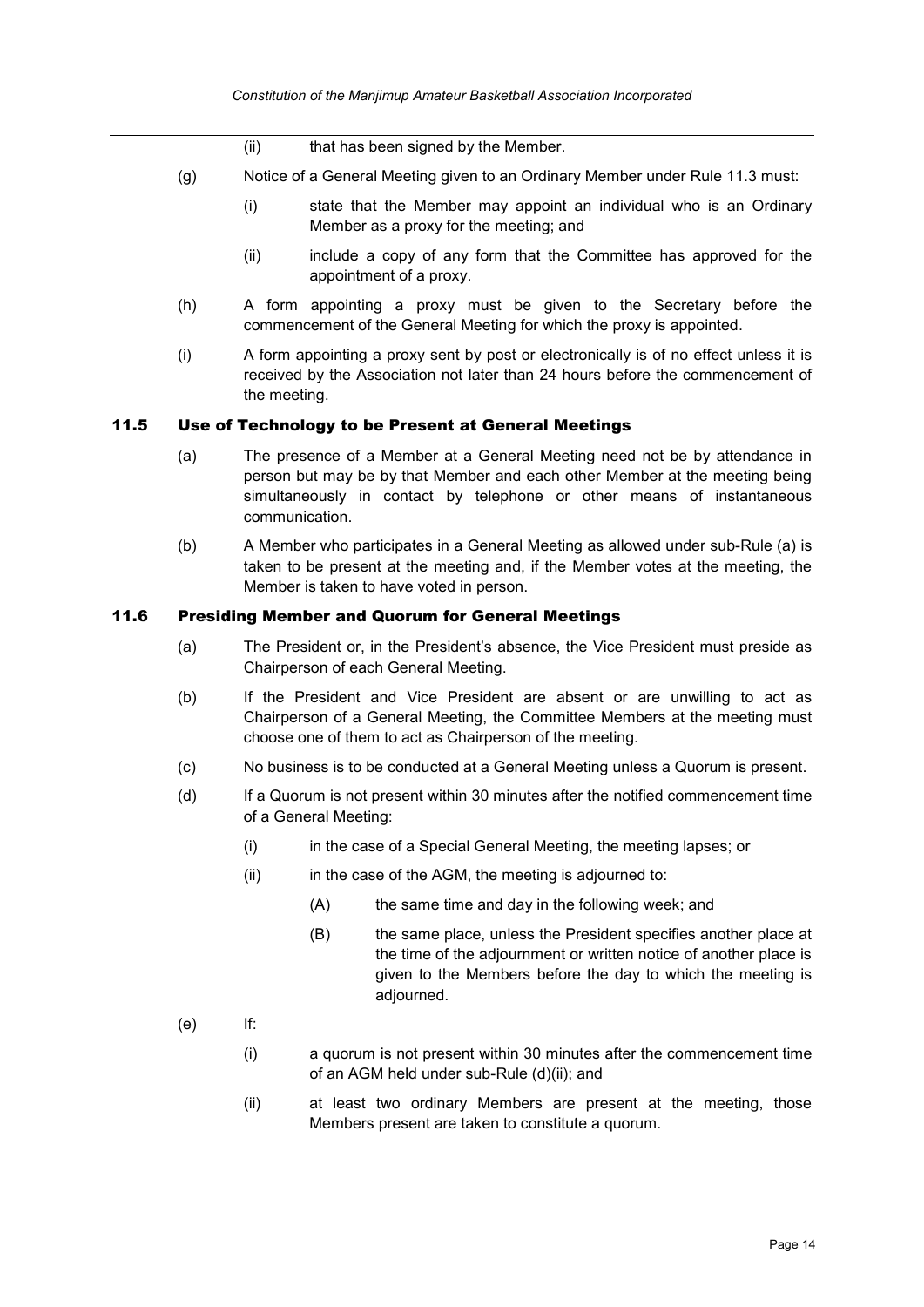## <span id="page-19-2"></span><span id="page-19-0"></span>11.7 Adjournment of General Meeting

- (a) The chairperson of a general meeting at which a Quorum is present may, with the consent of a majority of the ordinary members present at the meeting, adjourn the meeting to another time at the same place or at another place.
- (b) Without limiting sub-Rule [\(a\),](#page-19-2) a meeting may be adjourned:
	- (i) if there is insufficient time to deal with the business at hand; or
	- (ii) to give the Members more time to consider an item of business.
- (c) No business may be conducted on the resumption of an adjourned meeting other than the business that remained unfinished when the meeting was adjourned.
- (d) Notice of the adjournment of a meeting under this Rule is not required unless the meeting is adjourned for 14 days or more, in which case notice of the meeting must be given in accordance with Rule [11.12.](#page-21-0)

#### <span id="page-19-1"></span>11.8 Voting at General Meeting

- (a) On any question arising at a General Meeting:
	- (i) each financial Ordinary Member has one vote unless the Member may also vote on behalf of a body corporate under rule [11.8\(b\);](#page-19-3) and
	- (ii) Ordinary Members may vote personally or by proxy.
- <span id="page-19-3"></span>(b) An Ordinary Member that is a body corporate may, in writing, appoint an individual, whether or not the individual is a Member, to vote on behalf of the body corporate on any question at a particular General Meeting or at any General Meeting, as specified in the document by which the appointment is made.
	- (i) A copy of the document by which the appointment is made must be given to the Secretary before any General Meeting to which the appointment applies.
	- (ii) The appointment has effect until
		- (A) the end of any General Meeting to which the appointment applies; or
		- (B) the appointment is revoked by the body corporate and written notice of the revocation is given to the Secretary.
- (c) Except in the case of a Special Resolution, a motion is carried if a majority of the Ordinary Members present at a General Meeting vote in favour of the motion.
- (d) If votes are divided equally on a question, the President of the meeting has a second or casting vote.
- (e) If the question is whether or not to confirm the minutes of a previous General Meeting, only Members who were present at that meeting may vote.
- (f) For a person to be eligible to vote at a General Meeting as an Ordinary Member, or on behalf of an Ordinary Member that is a body corporate under sub-Rule [\(b\),](#page-19-3) the Ordinary Member:
	- (i) must have been an Ordinary Member at the time notice of the meeting was given under Rule [11.3;](#page-17-0) and
	- (ii) must have paid any fee or other money payable to the Association by the **Member**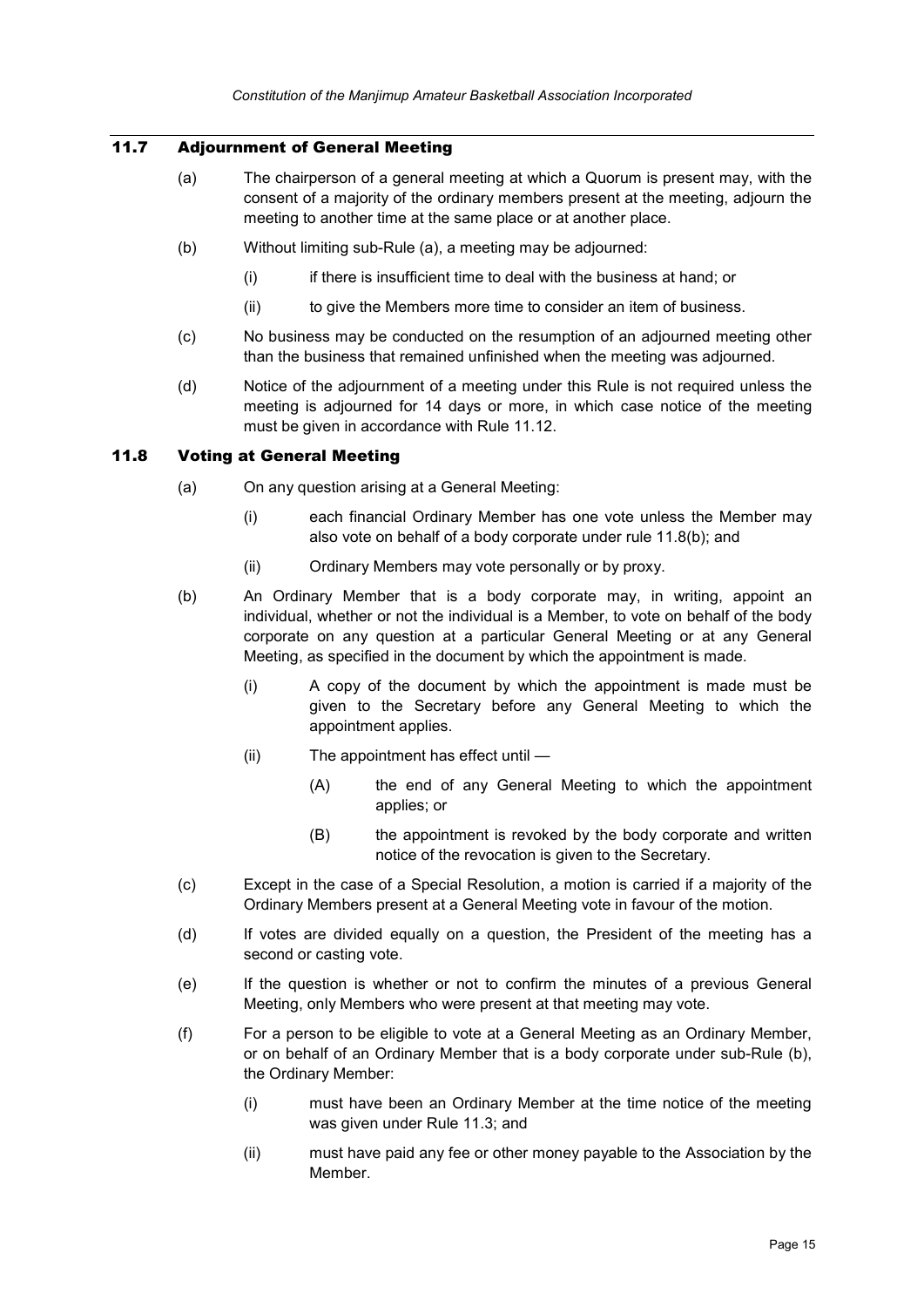## <span id="page-20-0"></span>11.9 When Special Resolutions are required

- (a) A Special Resolution is required if it is proposed at a General Meeting:
	- (i) to affiliate the Association with another body; or
	- (ii) to request the Commissioner to apply to the State Administrative Tribunal under section 109 of the Act for the appointment of a statutory manager.
- (b) Sub-Rule [\(b\)](#page-20-3) does not limit the matters in relation to which a Special Resolution may be proposed.

#### <span id="page-20-3"></span><span id="page-20-1"></span>11.10 Determining whether resolution carried

- (a) In this Rule [11.10,](#page-20-1) **'poll**' means the process of voting in relation to a matter that is conducted in writing.
- <span id="page-20-5"></span>(b) Subject to sub-Rule [\(d\),](#page-20-4) the President of a General Meeting may, on the basis of general agreement or disagreement or by a show of hands, declare that a resolution has been:
	- (i) carried; or
	- (ii) carried unanimously; or
	- (iii) carried by a particular majority; or iv. lost.
- (c) If the resolution is a Special Resolution, the declaration under sub-Rule [\(b\)](#page-20-5) must identify the resolution as a Special Resolution.
- <span id="page-20-4"></span>(d) If a poll is demanded on any question by the chairperson of the meeting or by at least three Ordinary Members present in person or by proxy:
	- (i) the poll must be taken at the meeting in the manner determined by the Chairperson; and
	- (ii) the Chairperson must declare the determination of the resolution on the basis of the poll.
- (e) If a poll is demanded on the election of an officer of the Association or on a question of an adjournment, the poll must be taken immediately.
- (f) If a poll is demanded on any other question, the poll must be taken before the close of the meeting at a time determined by the Chairperson.
- (g) A declaration under sub-Rule [\(b\)](#page-20-5) or [\(d\)](#page-20-4) must be entered in the minutes of the meeting, and the entry is, without proof of the voting in relation to the resolution, evidence of how the resolution was determined.

## <span id="page-20-2"></span>11.11 Minutes of General Meeting

- (a) The Secretary, or a person authorised by the Committee from time to time, must take and keep minutes of each General Meeting.
- (b) The minutes must record the business considered at the meeting, any resolution on which a vote is taken and the result of the vote.
- (c) In addition, the minutes of each AGM must record:
	- (i) the names of the Ordinary Members attending the meeting; and
	- (ii) any proxy forms given to the Secretary under Rule [11.4\(h\);](#page-18-5) and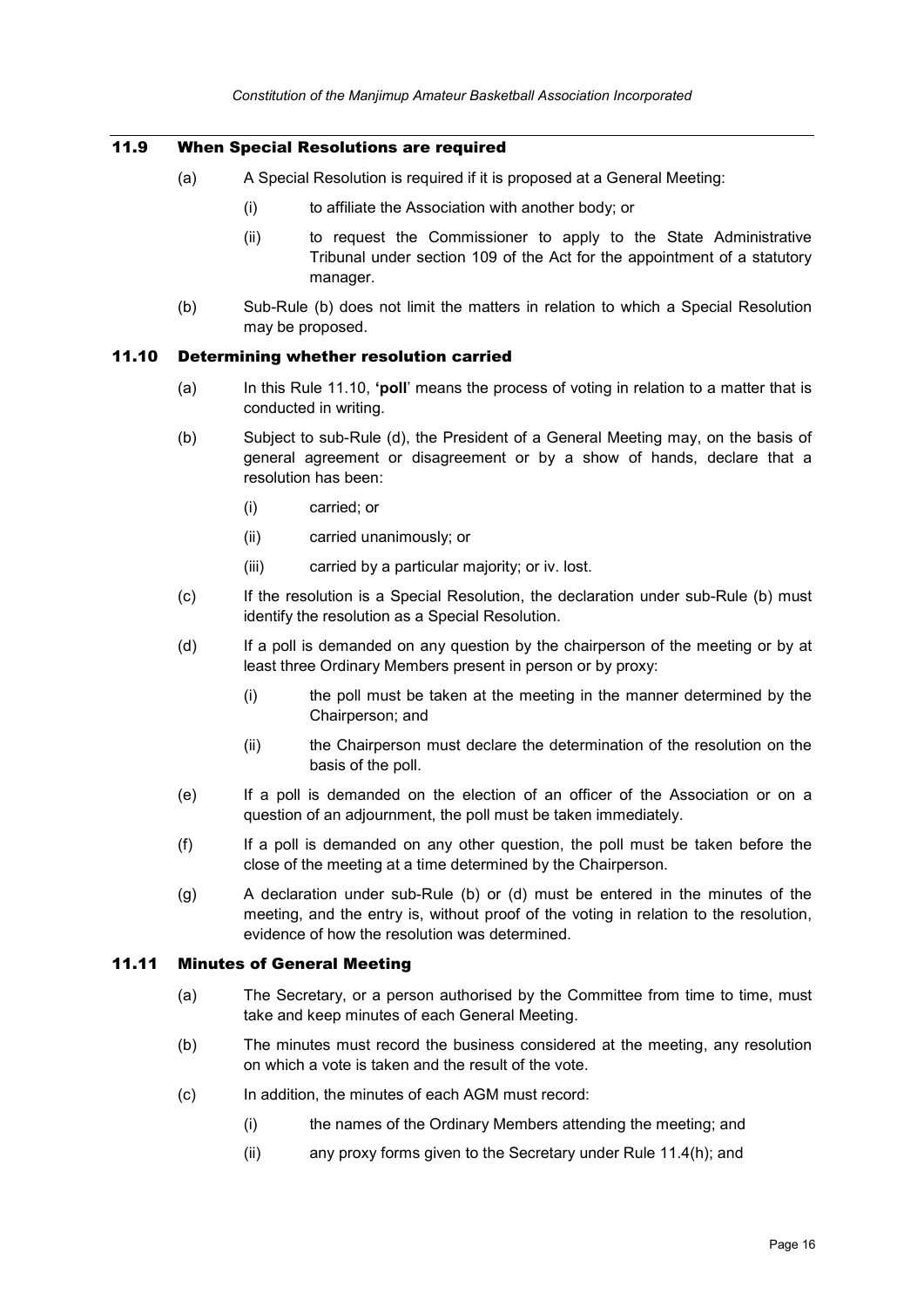- (iii) the Financial Statements or Financial Report presented at the meeting, as referred to in Rule  $11.1(c)(ii)(B)$  or  $11.1(c)(ii)(C)$ ; and
- (iv) any report of the review or auditor's report on the Financial Statements or Financial Report presented at the meeting, as referred to in Rule [11.1\(c\)\(ii\)\(D\).](#page-16-5)
- (d) The minutes of a General Meeting must be entered in the Association's minute book within 30 days after the meeting is held.
- (e) The Chairperson must ensure that the minutes of a General Meeting are reviewed and signed as correct by:
	- (i) the Chairperson of the meeting; or
	- (ii) the Chairperson of the next General Meeting.
- (f) When the minutes of a General Meeting have been signed as correct, they are, in the absence of evidence to the contrary, taken to be proof that:
	- (i) the meeting to which the minutes relate was duly convened and held; and
	- (ii) the matters recorded as having taken place at the meeting took place as recorded; and any election or appointment purportedly made at the meeting was validly made.

#### <span id="page-21-0"></span>11.12 Notice of Motion

#### **Notices of Motion**

Notice in writing of all motions for consideration at a General Meeting (not being a Special General Meeting) must be received by the Secretary at least 28 days prior to the date of the meeting. Notices received within this time shall be placed on the agenda for the relevant meeting. A copy of all notices of motion received by the Secretary will be communicated to each Member and Committee Member at least 14 days prior to the General Meeting concerned, using any technology that gives the Members as a whole a reasonable opportunity to consider the motion in advance of the meeting.

## <span id="page-21-1"></span>12 Role of the Committee

Subject to the Act, this Constitution, the By-Laws (if any) and any resolution passed at a General Meeting, the Committee has the power to do all things necessary or convenient to be done for the proper management of the Association. The Committee:

- (a) will manage the Association for the collective and mutual benefit of the Members, and the sport of basketball;
- (b) will administer the Association in accordance with the Objects;
- (c) will develop a strategic plan for the Association;
- (d) will review the Association's performance in achieving its strategic plan objectives;
- (e) will ensure an appropriate risk management framework is in place; and
- (f) will take all reasonable steps to ensure that the Association complies with the Act, and this Constitution.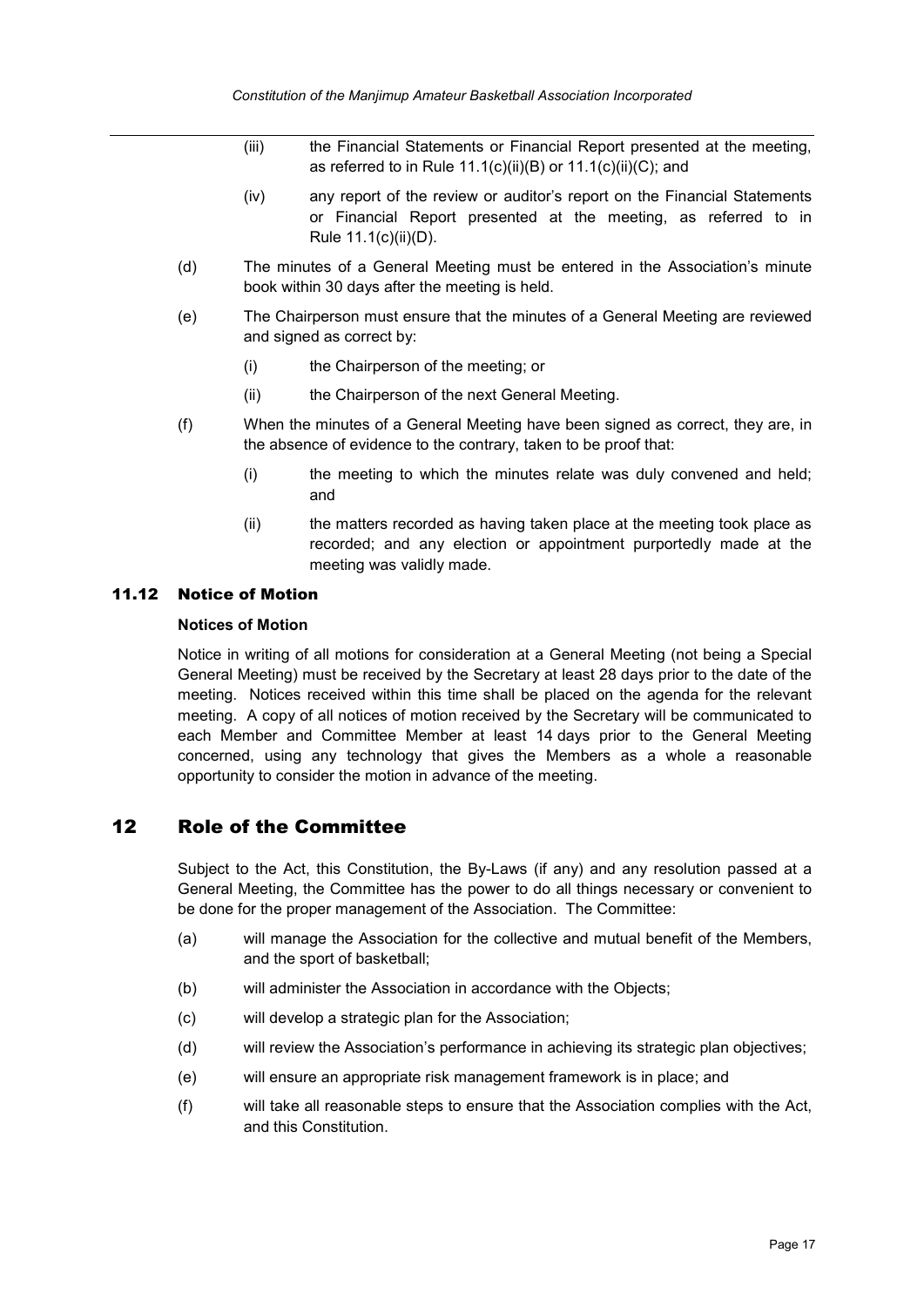## <span id="page-22-0"></span>13 Composition of Committee and Duties of Members

#### <span id="page-22-1"></span>13.1 Committee Members

- (a) The Committee will consist of 17 Elected Committee Members and up to 2 Appointed Committee Members.
- (b) The Elected Committee Members will be elected by the Members present at the AGM in accordance with Rule [14.3.](#page-25-3)
- (c) The Elected Committee Members shall be:
	- (i) President
	- (ii) Vice President
	- (iii) Treasurer
	- (iv) Secretary
	- (v) Governance Officer
	- (vi) Registrar
	- (vii) Recorder
	- (viii) Senior Women's Coordinator
	- (ix) Senior Men's Coordinator
	- (x) Junior Coordinator
	- (xi) Association Development Officer
	- (xii) Aussie Hoops Coordinator
	- (xiii) Umpire Coordinator
	- (xiv) Property Officer
	- (xv) Facilities Officer
	- (xvi) Games Controller
	- (xvii) Fundraising Officer
- (d) Subject to Rule [13.1\(e\)](#page-22-3) all Elected Committee Members' positions shall expire when the position is declared vacant at the second AGM convened after the date of his/her election.
- <span id="page-22-3"></span>(e) At the first Committee Meeting after the adoption of this Constitution the Committee must determine those Committee Members whose term will expire after one year to the intent of ensuring that the terms of Elected Committee Members do not all expire at the same time.
- <span id="page-22-4"></span>(f) Subject to section 39 of the Act, a person may be an Elected Committee Member if the person is:
	- (i) an individual who has reached 18 years of age; and
	- (ii) a financial Ordinary Member.
- <span id="page-22-2"></span>(g) The Committee may appoint up to 2 Appointed Committee Members whose term will expire at the conclusion of the next AGM convened after his/her appointment. An Appointed Committee Member need not be a Member. An Appointed Committee Member must be a minimum of 18 years of age and may have specific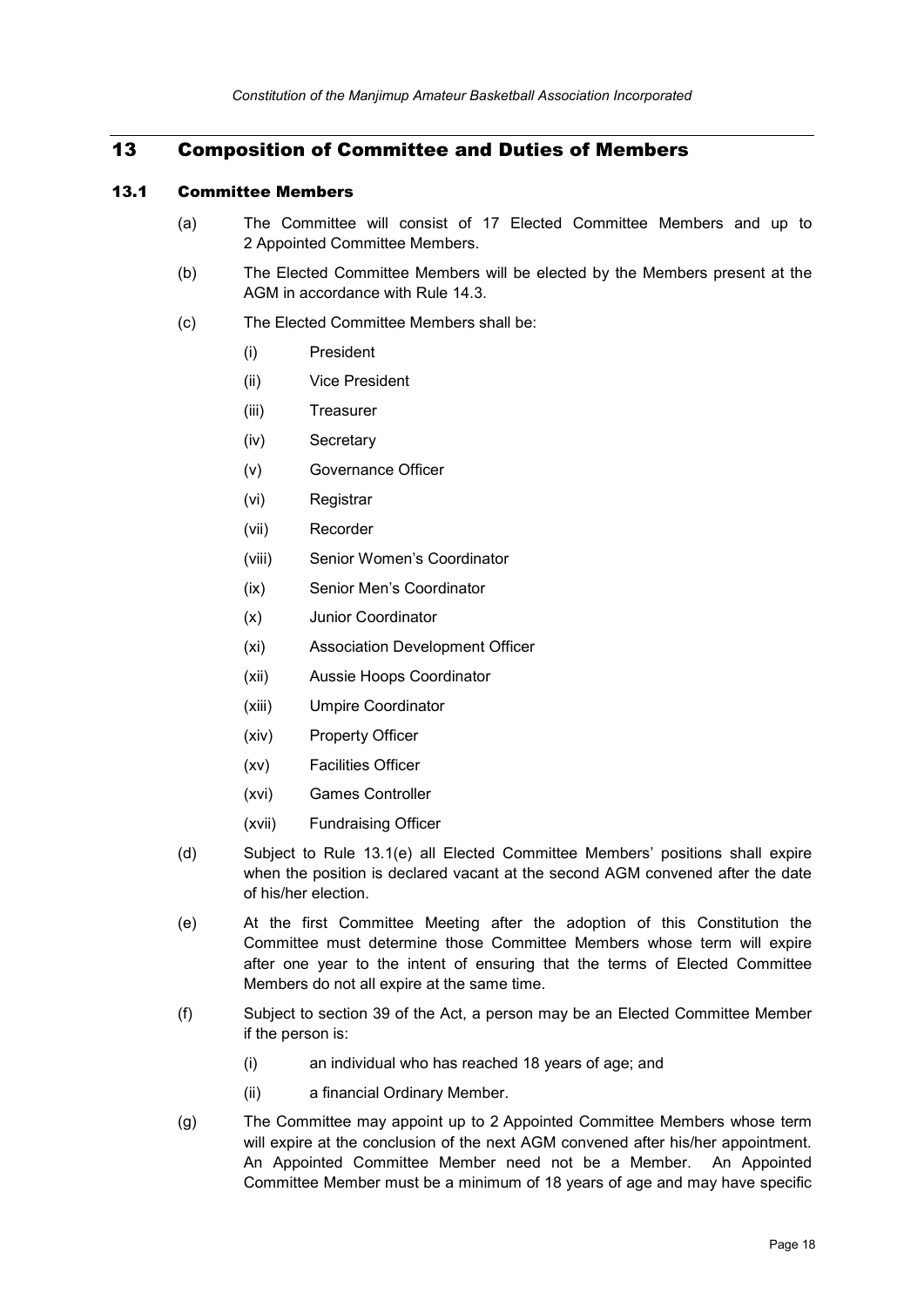skills in commerce, finance, marketing, law or business generally or such other skills which complement the Board composition but need not have experience in or exposure to basketball.

(h) A person must not hold more than one position on the Committee at the same time.

#### <span id="page-23-0"></span>13.2 President

The President shall:

- (a) represent the Association and chair all General Meetings and Committee Meetings and perform all duties as ordinarily pertain to the office of President;
- (b) be well informed of all the Association's activities;
- (c) be knowledgeable of the future directions and plans of Members;
- (d) foster a strong working relationship with local government, affiliated associations; Basketball WA and other sporting clubs;
- (e) have a good working knowledge of this Constitution, the policies of the Association and the duties of all office holders and sub-committees;
- (f) represent the Association at local, regional and state level;
- (g) be a supportive leader for all Members;
- (h) act as a facilitator for Association activities;
- (i) ensure the planning and budgeting for the future is carried out in accordance with the wishes of the Members.

(j)

#### <span id="page-23-1"></span>13.3 Vice President

The Vice President shall:

- (a) attend Committee meetings;
- (b) assist the President in carrying out his or her duties;
- (c) assume the duties of the President in his/her absence;
- (d) devote time with each Committee Member to maintain a sound understanding of the running of the Association and assist other Committee Members with their duties as required;
- (e) have a good working knowledge of this Constitution, By-Laws (if any), policies of the Association and the duties of all office holders and sub-committees;
- (f) be aware of the future direction and plans of the Association and act as a planning coordinator; and
- (g) perform other duties as may be prescribed by the President or the Committee for the role of Vice President.

#### <span id="page-23-2"></span>13.4 Secretary

The Secretary has the following duties:

- (a) dealing with the Association's correspondence;
- (b) consulting with the President regarding the business to be conducted at each Committee Meeting and General Meeting;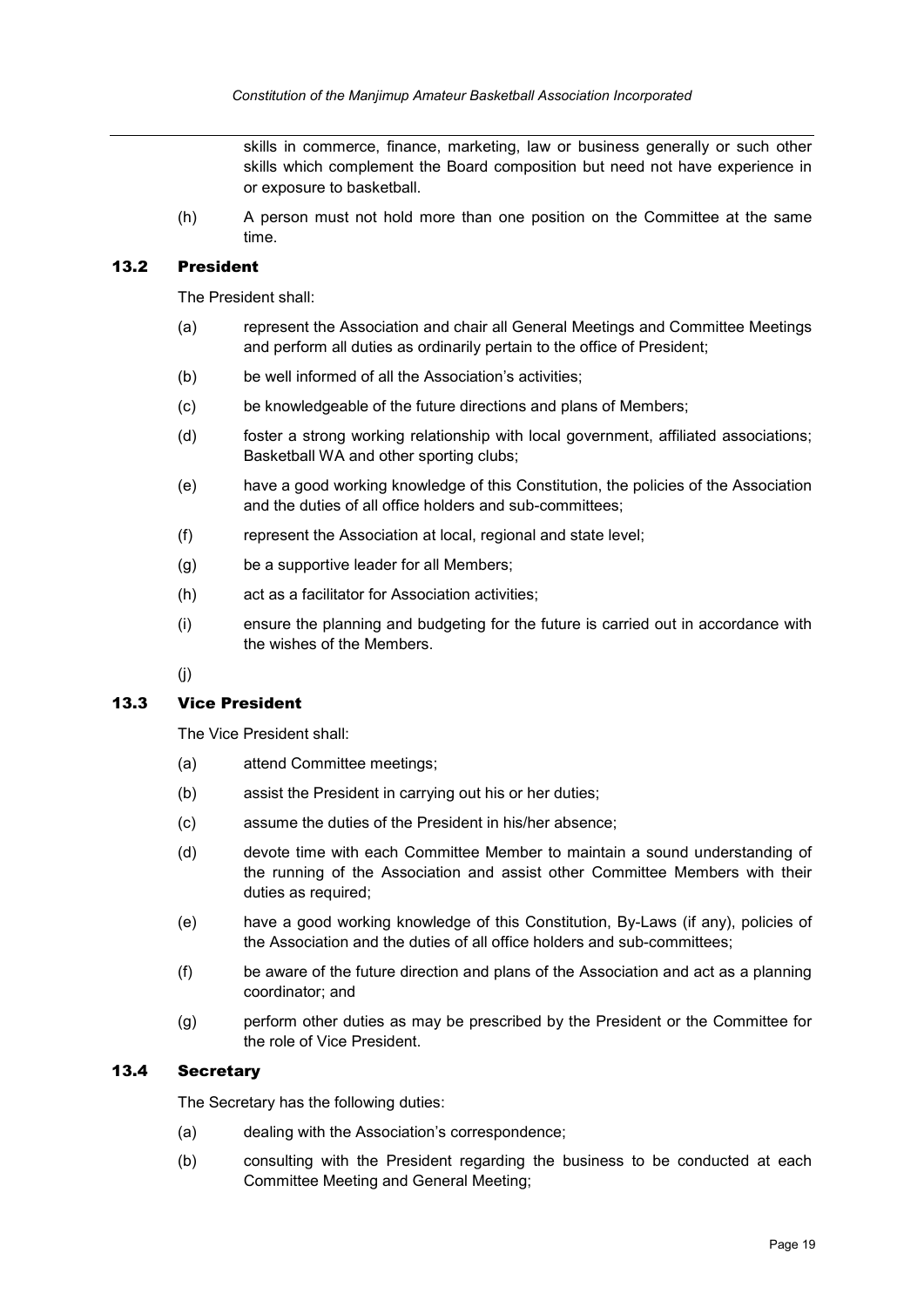- (c) preparing the notices required for meetings and for the business to be conducted at meetings;
- (d) unless another Member is authorised by the Committee to do so, maintaining on behalf of the Association the Register of Members, and recording in the Register any changes in the Membership, as required under section 53(1) of the Act;
- (e) maintaining on behalf of the Association an up-to-date copy of this Constitution, as required under section 35(1) of the Act;
- (f) unless another Member is authorised by the Committee to do so, maintaining on behalf of the Association a record of Committee Members and other persons authorised to act on behalf of the Association, as required under section 58(2) of the Act;
- (g) ensuring the safe custody of the books of the Association, other than the Financial Records, Financial Statements and Financial Reports, as applicable to the Association;
- (h) maintaining full and accurate minutes of Committee Meetings and General Meetings;
- (i) keep proper accounting and other records in accordance with the Act, generally accepted accounting principles and/or any applicable code of conduct; and
- (j) carrying out any other duty given to the Secretary under this Constitution or by the Committee.

#### <span id="page-24-0"></span>13.5 Treasurer

The Treasurer has the following duties:

- (a) ensuring that any amounts payable to the Association are collected and issuing receipts for those amounts in the Association's name;
- (b) ensuring that any amounts paid to the Association are credited to the appropriate account of the Association, as directed by the Committee;
- (c) ensuring that any payments to be made by the Association that have been authorised by the Committee or at a General Meeting are made on time;
- (d) ensuring that the Association complies with the relevant requirements of Part 5 of the Act;
- (e) ensuring the safe custody of the Association's Financial Records, Financial Statements and Financial Reports, as applicable to the Association;
- (f) if the Association is a Tier 1 association, coordinating the preparation of the Association's Financial Statements before their submission to the Association's AGM;
- (g) if the Association is a Tier 2 association or Tier 3 association, coordinating the preparation of the Association's Financial Report before its submission to the Association's AGM;
- (h) providing any assistance required by an auditor or reviewer conducting an audit or review of the Association's Financial Statements or Financial Report under Part 5 Division 5 of the Act; and
- (i) carrying out any other duty given to him or her under this Constitution or by the Committee.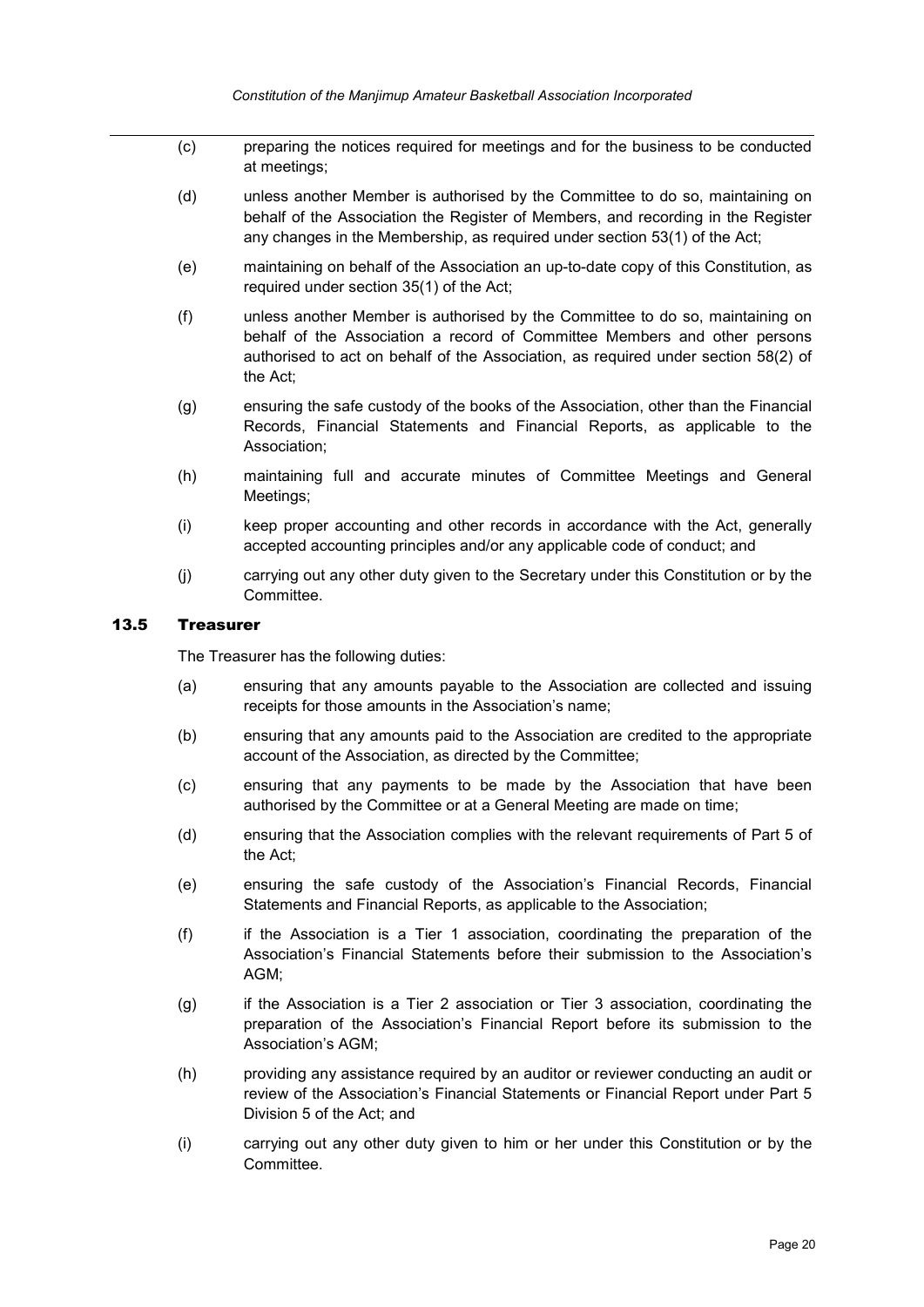## <span id="page-25-0"></span>14 Election of Committee Members

#### <span id="page-25-1"></span>14.1 How Members become Committee Members

A Member becomes a Committee Member if the member:

- (a) is elected to the Committee at a General Meeting under Rule [14.3;](#page-25-3)
- (b) is appointed to the Committee to fill a casual vacancy under Rule [14.6;](#page-26-1) or
- $(c)$  is appointed to the Committee under Rule [13.1\(g\).](#page-22-2)

#### <span id="page-25-2"></span>14.2 Nomination of Elected Committee Members

- (a) At least 42 days before an AGM, the Secretary must send written notice to all the Members:
	- (i) calling for nominations for election to the Committee; and
	- (ii) stating the date by which nominations must be received by the Secretary to comply with sub-Rule [\(b\).](#page-25-5)
- <span id="page-25-5"></span>(b) A Member who wishes to be considered for election to the Committee at the AGM must nominate for election by sending written notice of the nomination to the Secretary at least 28 days before the AGM.
- (c) The written notice must include a statement by another Member in support of the nomination.
- (d) A Member whose nomination does not comply with this Rule is not eligible for election to the Committee unless the Member is nominated under Rule [14.3\(b\).](#page-25-6)

#### <span id="page-25-3"></span>14.3 Election of Committee Members

- (a) At the AGM, a separate election must be held for each Elected Committee Member.
- <span id="page-25-6"></span>(b) If there is no nomination for a position, the Chairperson of the meeting may call for nominations from the Ordinary Members at the meeting.
- (c) If only one Member has nominated for a position, the Chairperson of the meeting must declare the Member elected to the position.
- (d) If more than one Member has nominated for a position, the Ordinary Members at the meeting must vote in accordance with procedures that have been determined by the Committee to decide who is to be elected to the position.
- (e) Each Ordinary Member present at the meeting may vote for one Member who has nominated for the position.
- (f) A Member who has nominated for the position may vote for himself or herself.
- (g) An Elected Committee Member's term will commence at the conclusion of the AGM at which he/she is elected.

#### <span id="page-25-4"></span>14.4 Resignation and Removal from Office

- (a) A Committee Member may resign from the Committee by written notice given to the Secretary or, if the resigning Member is the Secretary, given to the President.
- (b) b) The resignation takes effect:
	- (i) when the notice is received by the Secretary or President; or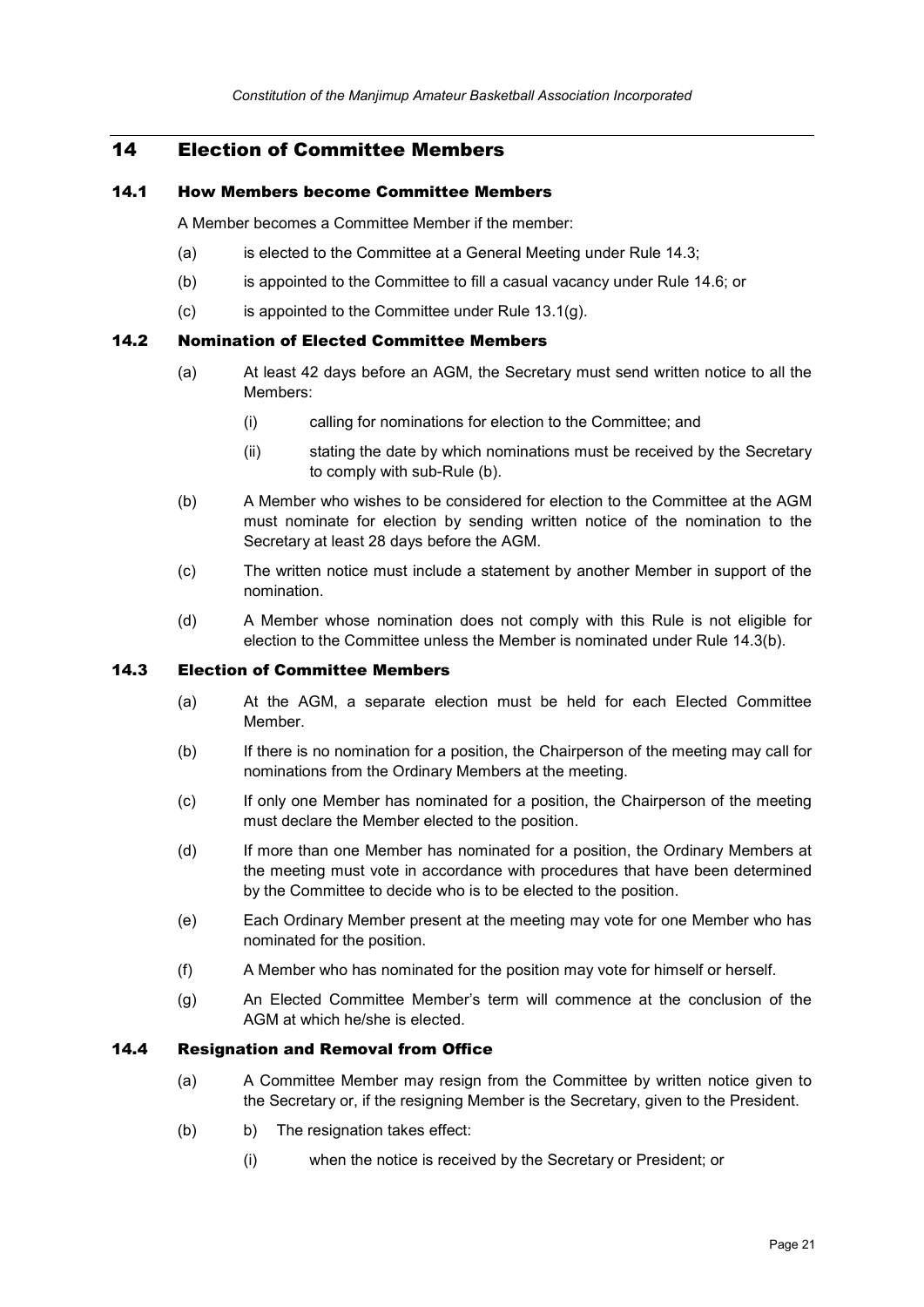- (ii) if a later time is stated in the notice, at the later time.
- <span id="page-26-2"></span>(c) At a General Meeting, the Association may by resolution:
	- (i) remove a Committee Member from office; and
	- (ii) elect a Member who is eligible under Rule [13.1\(f\)](#page-22-4) to fill the vacant position.
- (d) A Committee Member who is the subject of a proposed resolution under sub-Rule [\(c\)\(i\)](#page-26-2) may make written representations (of a reasonable length) to the Secretary or Chairperson and may ask that the representations be provided to the Members.
- (e) The Secretary or Chairperson may give a copy of the representations to each Member or, if they are not so given, the Committee Member may require them to be read out at the General Meeting at which the resolution is to be considered.

#### <span id="page-26-0"></span>14.5 When Membership of Committee Ceases

A person ceases to be a Committee Member if the person:

- (a) dies or otherwise ceases to be a Member; or
- (b) resigns from the Committee or is removed from office under Rule [14.4\(c\)\(i\);](#page-26-2) or
- (c) becomes ineligible to accept an appointment or act as a Committee Member under section 39 of the Act;
- (d) becomes permanently unable to act as a Committee Member because of a mental or physical disability; or
- (e) fails to attend 3 consecutive Committee Meetings, of which the person has been given notice, without having notified the Committee that the person will be unable to attend.

#### <span id="page-26-1"></span>14.6 Filling casual vacancies

- (a) The Committee may appoint a Member who is eligible under Rule [13.1\(f\)](#page-22-4) to fill a position on the Committee that:
	- (i) has become vacant; or
	- (ii) was not filled by election at the most recent AGM.
- (b) If the position of Secretary becomes vacant, the Committee must appoint a Member who is eligible under Rule [13.1\(f\)](#page-22-4) to fill the position within 14 days after the vacancy arises.
- (c) Subject to the requirement for a Quorum under Rule [15.5,](#page-27-5) the Committee may continue to act despite any vacancy in its Membership.
- <span id="page-26-3"></span>(d) If there are fewer Committee Members than required for a Quorum under Rule [15.5,](#page-27-5) the Committee may act only for the purpose of:
	- (i) appointing Committee Members under this Rule; or
	- (ii) convening a General Meeting.
- (e) The term of office of a person appointed to fill a casual vacancy shall expire at the conclusion of the AGM next following the appointment.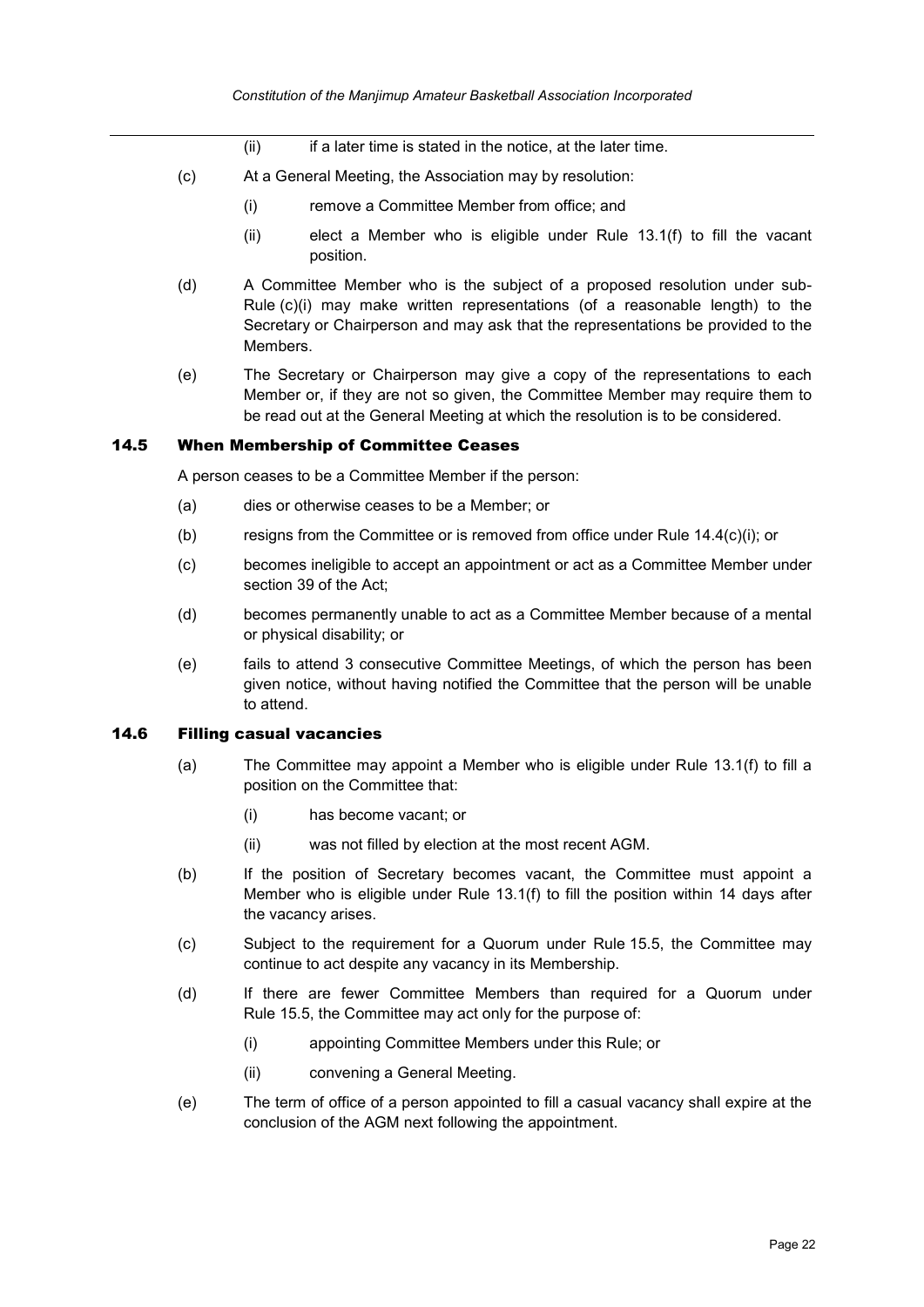## <span id="page-27-0"></span>15 Meetings of the Committee

#### <span id="page-27-1"></span>15.1 Committee to Meet

The Committee shall meet as often as is deemed necessary in each calendar year for the dispatch of business and will meet on at least 6 occasions per year on the dates and at the times and place determined by the Committee. The Committee may adjourn and otherwise regulate their meetings as it thinks fit. The President shall, upon the request of 2 Committee Members, convene a meeting of the Committee within 14 days.

#### <span id="page-27-2"></span>15.2 Decisions of Committee

A resolution of the Committee must be passed by a majority of votes of the Committee Members present at the meeting and entitled to vote on the resolution. In the case of an equality of votes, the Chairperson shall have a casting vote.

## <span id="page-27-3"></span>15.3 Validity of Committee Members' Acts

The acts of a Committee or subcommittee, or of a Committee Member or member of a subcommittee, are valid despite any defect that may afterwards be discovered in the election, appointment or qualification of a Committee Member or member of a subcommittee.

#### <span id="page-27-7"></span><span id="page-27-4"></span>15.4 Use of Technology to be Present at Committee Meetings

- (a) The presence of a Committee Member at a Committee Meeting need not be by attendance in person but may be by that Committee Member and each other Committee Member at the meeting being simultaneously in contact by telephone or other means of instantaneous communication.
- (b) A Member who participates in a Committee Meeting as allowed under Rule [15.4\(a\)](#page-27-7) is taken to be present at the meeting and, if the Member votes at the meeting, the Member is taken to have voted in person.

#### <span id="page-27-5"></span>15.5 Quorum

- (a) Subject to Rule [14.6\(d\),](#page-26-3) no business is to be conducted at a Committee Meeting unless a Quorum is present.
- (b) If a Quorum is not present within 30 minutes after the notified commencement time of a Committee Meeting:
	- (i) in the case of a Special Meeting the meeting lapses; or
	- (ii) otherwise, the meeting is adjourned to the same time, day and place in the following week.
- <span id="page-27-8"></span>(c) If:
	- (i) a Quorum is not present within 30 minutes after the commencement time of a Committee Meeting held under Rule 15.[5\(b\)\(ii\);](#page-27-8) and
	- (ii) at least 2 Committee Members are present at the meeting, those Members present are taken to constitute a Quorum.

#### <span id="page-27-6"></span>15.6 Notice of Committee Meetings

(a) Unless all Committee Members agree to hold a meeting at shorter notice (which agreement shall be sufficiently evidenced by their presence) not less than 7 days' oral or written notice of the meeting of the Committee shall be given to each Committee Member by the Secretary.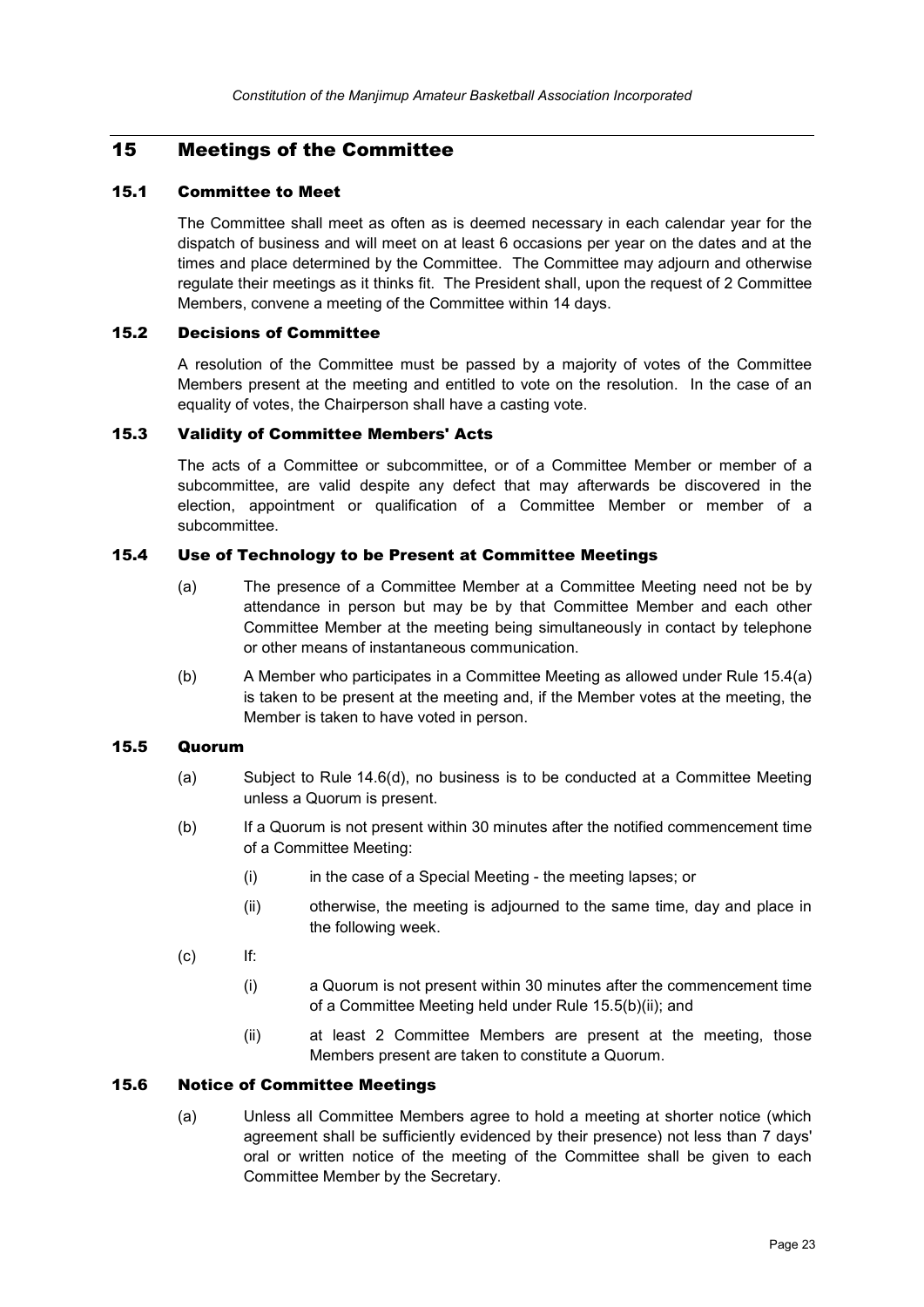- (b) The notice must state the date, time and place of the meeting and must describe the general nature of the business to be conducted at the meeting.
- (c) Unless sub-Rule [\(d\)](#page-28-3) applies, the only business that may be conducted at the meeting is the business described in the notice.
- <span id="page-28-3"></span>(d) Urgent business that has not been described in the notice may be conducted at the meeting if the Committee Members at the meeting unanimously agree to treat that business as urgent.

#### <span id="page-28-0"></span>15.7 Chair of Committee Meeting

The President will chair Committee meetings. If the President is not available, and has not appointed a substitute, the Vice President will chair the meeting. If the President and the Vice President are not available, the Committee must elect a Committee Member present to chair the meeting or part of it.

#### <span id="page-28-1"></span>15.8 Voting at Committee Meetings

- (a) Each Committee Member present at a Committee Meeting has one vote on any question arising at the meeting.
- (b) A motion is carried if a majority of the Committee Members present at the Committee Meeting vote in favour of the motion.
- (c) If the votes are divided equally on a question, the Chairperson of the meeting has a second or casting vote.
- (d) A vote may take place by the Committee Members present indicating their agreement or disagreement or by a show of hands, unless the Committee decides that a secret ballot is needed to determine a particular question.
- (e) If a secret ballot is needed, the chairperson of the meeting must decide how the ballot is to be conducted.

#### <span id="page-28-2"></span>15.9 Minutes of Committee Meetings

- (a) The Committee must ensure that minutes are taken and kept of each Committee Meeting.
- (b) The minutes must record the following:
	- (i) the names of the Committee Members present at the meeting;
	- (ii) the name of any person attending the meeting by invitation;
	- (iii) the business considered at the meeting;
	- (iv) any motion on which a vote is taken at the meeting and the result of the vote.
- (c) The minutes of a Committee Meeting must be entered in the Association's minute book within 30 days after the meeting is held.
- (d) The Chairperson must ensure that the minutes of a Committee Meeting are reviewed and signed as correct by:
	- (i) the Chairperson of the meeting; or
	- (ii) the Chairperson of the next Committee Meeting.
- (e) When the minutes of a Committee Meeting have been signed as correct, they are, until the contrary is proved, evidence that: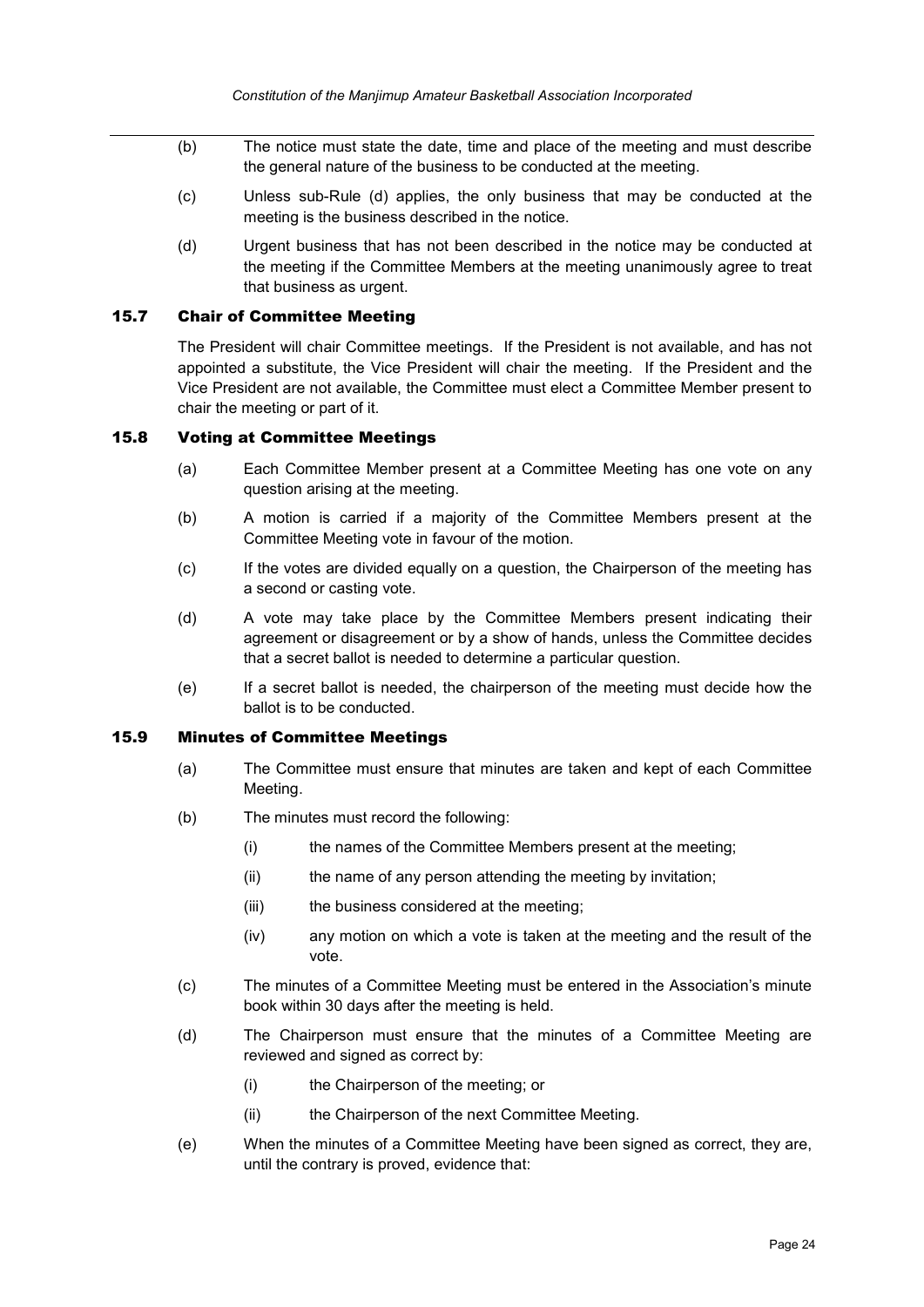- (i) the meeting to which the minutes relate was duly convened and held; and
- (ii) the matters recorded as having taken place at the meeting took place as recorded; and
- (iii) any appointment purportedly made at the meeting was validly made.

## <span id="page-29-0"></span>16 Conflicts

#### <span id="page-29-1"></span>16.1 Committee Members' Interests

A Committee Member is disqualified from:

- (a) holding any place of profit or position of employment in the Association or in any company or incorporated association in which the Association is a shareholder; and
- (b) Any contract or arrangement entered into by or on behalf of the Association in which any Committee Member has a material personal interest will be voided for such reason unless the Committee Member has declared his/her material personal interest prior to the making of the contract or arrangement.

#### <span id="page-29-2"></span>16.2 Conflict of Interest

A Committee Member must declare any material personal interest he or she has in any:

- (a) contractual or other financial matter;
- (b) selection matter; or
- (c) disciplinary matter;

in which a conflict of interest arises or may arise, and shall, unless otherwise determined by the Committee, absent himself/herself from discussions of such matter and shall not be entitled to vote in respect of such matter. If the Committee Member does vote, the vote shall not be counted. In the event of any uncertainty as to whether it is necessary for a Committee Member to absent himself/herself from discussions and refrain from voting, the issue should be immediately determined by vote of the Committee, or if this is not possible, the matter shall be adjourned or deferred.

#### <span id="page-29-3"></span>16.3 Disclosure of Interests

The nature of the interest of such Committee Member must be declared by the Committee Member at the meeting of the Committee at which the contract or other matter is first taken into consideration if the interest then exists or in any other case at the first meeting of the Committee after the acquisition of the interest. If a Committee Member becomes interested in a contract or other matter after it is made or entered into, the declaration of the interest must be made at the first meeting of the Committee held after the Committee Member becomes so interested.

#### <span id="page-29-4"></span>16.4 General Disclosure

A general notice that a Committee Member is a member of any specified firm or company and is to be regarded as interested in all transactions with that firm or company is sufficient declaration under Rule [16.3](#page-29-3) as regards such Committee Member and the said transactions. After such general notice it is not necessary for such Committee Member to give a special notice relating to any particular transaction with that firm or company.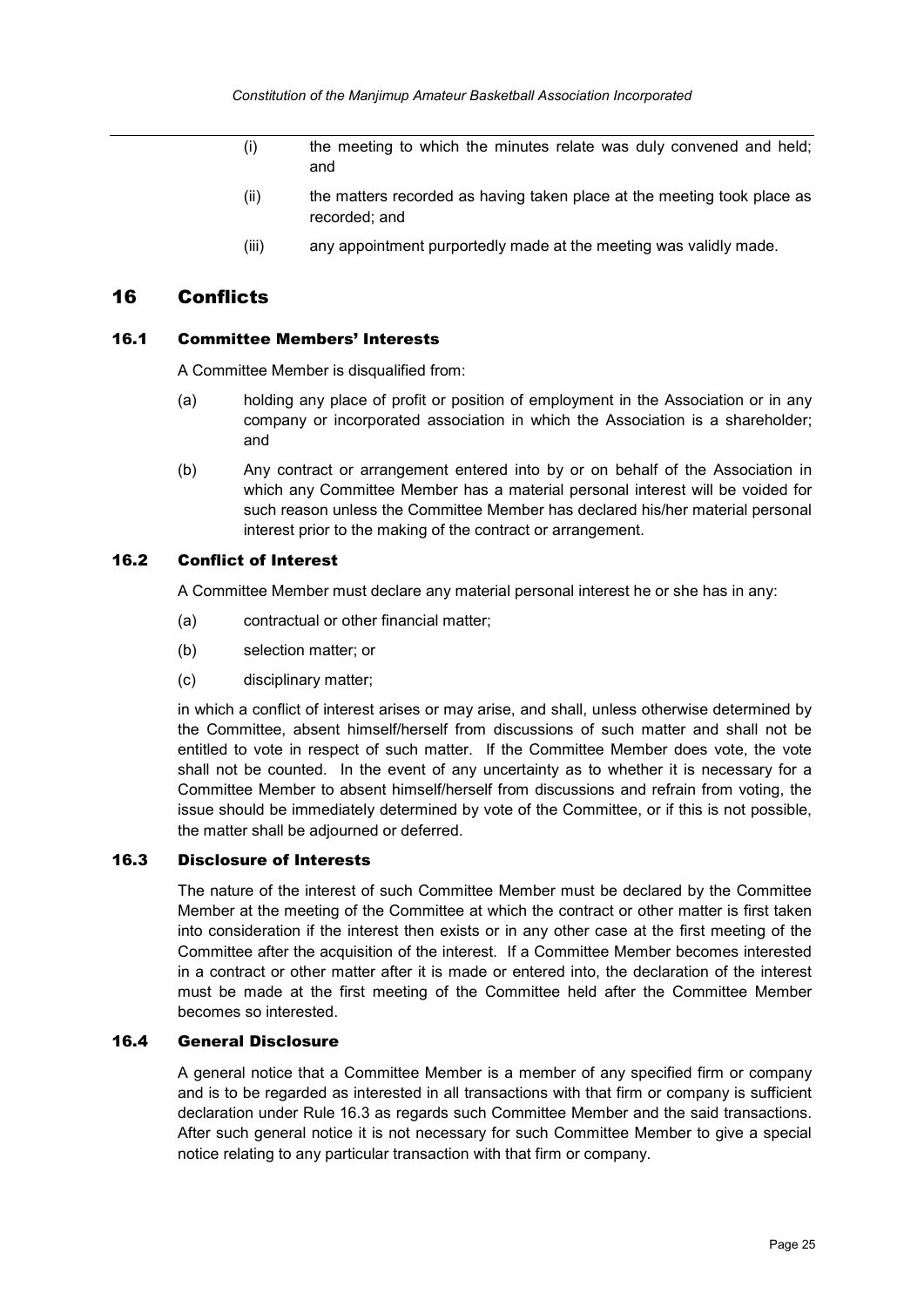## <span id="page-30-0"></span>16.5 Recording Disclosures

It is the duty of the Secretary to record in the minutes any declaration made or any general notice as aforesaid given by a Committee Member in accordance with Rule [16.3.](#page-29-3)

## <span id="page-30-1"></span>17 Disputes

#### <span id="page-30-2"></span>17.1 In this Rule [17:](#page-30-1)

- (a) 'grievance procedure' means the procedures set out in this Rule [17;](#page-30-1)
- (b) 'party to a dispute' includes a person
	- (i) who is a party to the dispute; and
	- (ii) who ceased to be a Member within 6 months before the dispute has come to the attention of each party to the dispute.

## <span id="page-30-3"></span>17.2 Application

The procedure set out in this Rule [17](#page-30-1) (the grievance procedure) applies to disputes:

- (a) between Members; or
- (b) between one or more Members and the Association.

#### <span id="page-30-4"></span>17.3 Parties to Attempt to Resolve Dispute

The parties to a dispute must attempt to resolve the dispute between themselves within 14 days after the dispute has come to the attention of each party.

#### <span id="page-30-5"></span>17.4 How Grievance Procedure is Started

- (a) If the parties to a dispute are unable to resolve the dispute between themselves within the time required by Rule [17.3,](#page-30-4) any party to the dispute may start the grievance procedure by giving written notice to the Secretary of:
	- (i) the parties to the dispute; and
	- (ii) the matters that are the subject of the dispute.
- (b) Within 28 days after the Secretary is given the notice, a Committee Meeting must be convened to consider and determine the dispute.
- (c) The Secretary must give each party to the dispute written notice of the Committee Meeting at which the dispute is to be considered and determined at least 7 days before the meeting is held.
- (d) The notice given to each party to the dispute must state:
	- (i) when and where the Committee Meeting is to be held; and
	- (ii) that the party, or the party's representative, may attend the meeting and will be given a reasonable opportunity to make written or oral (or both written and oral) submissions to the Committee about the dispute.
- (e) If:
	- (i) the dispute is between one or more Members and the Association; and
	- (ii) any party to the dispute gives written notice to the Secretary stating that the party: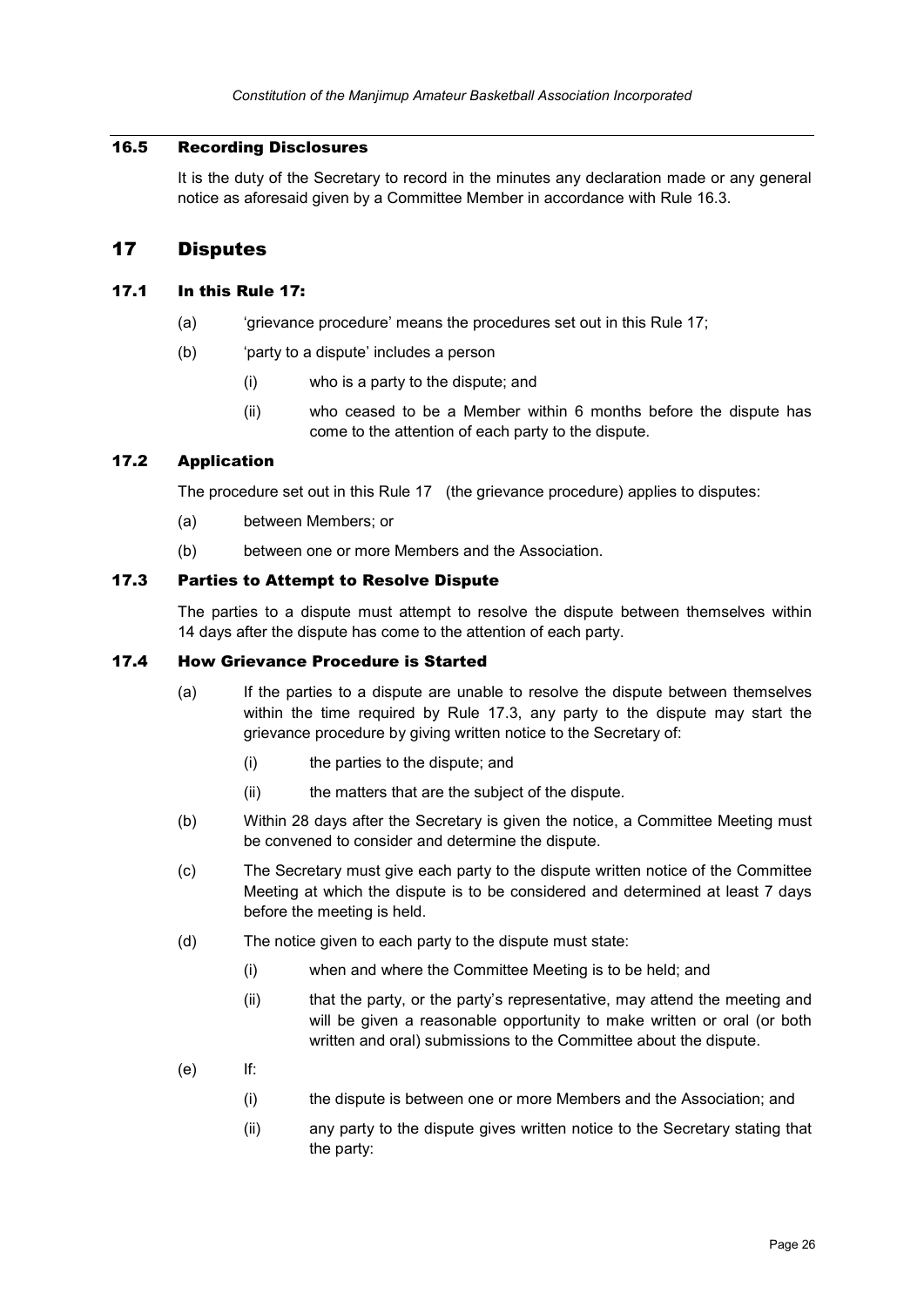- (A) does not agree to the dispute being determined by the Committee; and
- (B) requests the appointment of a mediator under Rule [18;](#page-31-1)

the Committee must not determine the dispute.

#### <span id="page-31-0"></span>17.5 Determination of dispute by committee

- (a) At the Committee Meeting at which a dispute is to be considered and determined, the Committee must:
	- (i) give each party to the dispute, or the party's representative, a reasonable opportunity to make written or oral (or both written and oral) submissions to the Committee about the dispute; and
	- (ii) give due consideration to any submissions so made; and
	- (iii) determine the dispute.
- <span id="page-31-4"></span>(b) The Committee must give each party to the dispute written notice of the Committee's determination, and the reasons for the determination, within 7 days after the Committee Meeting at which the determination is made.
- <span id="page-31-5"></span>(c) A party to the dispute may, within 14 days after receiving notice of the Committee's determination under Rule [17.5\(b\),](#page-31-4) give written notice to the Secretary requesting the appointment of a mediator under Rule [18.](#page-31-1)
- (d) If notice is given under Rule [17.5\(c\),](#page-31-5) each party to the dispute is a party to the mediation.

## <span id="page-31-1"></span>18 Mediation

#### <span id="page-31-2"></span>18.1 Application of Rule

- (a) This Rule applies if written notice has been given to the Secretary requesting the appointment of a mediator:
	- (i) by a member under Rule [10.1\(g\);](#page-15-4) or
	- (ii) by a party to a dispute under Rule [21.](#page-34-0)
- (b) If this Rule applies, a mediator must be chosen or appointed under Rule [18.2.](#page-31-3)

#### <span id="page-31-3"></span>18.2 Appointment of mediator

- <span id="page-31-6"></span>(a) The mediator must be a person chosen:
	- (i) if the appointment of a mediator was requested by a member under Rule [10.1\(g\);](#page-15-4)
	- (ii) by agreement between the Member and the Committee; or
	- (iii) if the appointment of a mediator was requested by a party to a dispute under Rule [17.5\(c\)](#page-31-5) by agreement between the parties to the dispute.
- <span id="page-31-7"></span>(b) If there is no agreement for the purposes of Rule  $18.2(a)(ii)$  or  $18.2(a)(iii)$  then, subject to Rule [18.2\(c\)](#page-31-8) or [\(d\),](#page-32-4) the Committee must appoint the mediator.
- <span id="page-31-8"></span>(c) The person appointed as mediator by the Committee must be a person who acts as a mediator for another not-for-profit body, such as a community legal centre, if the appointment of a mediator was requested by: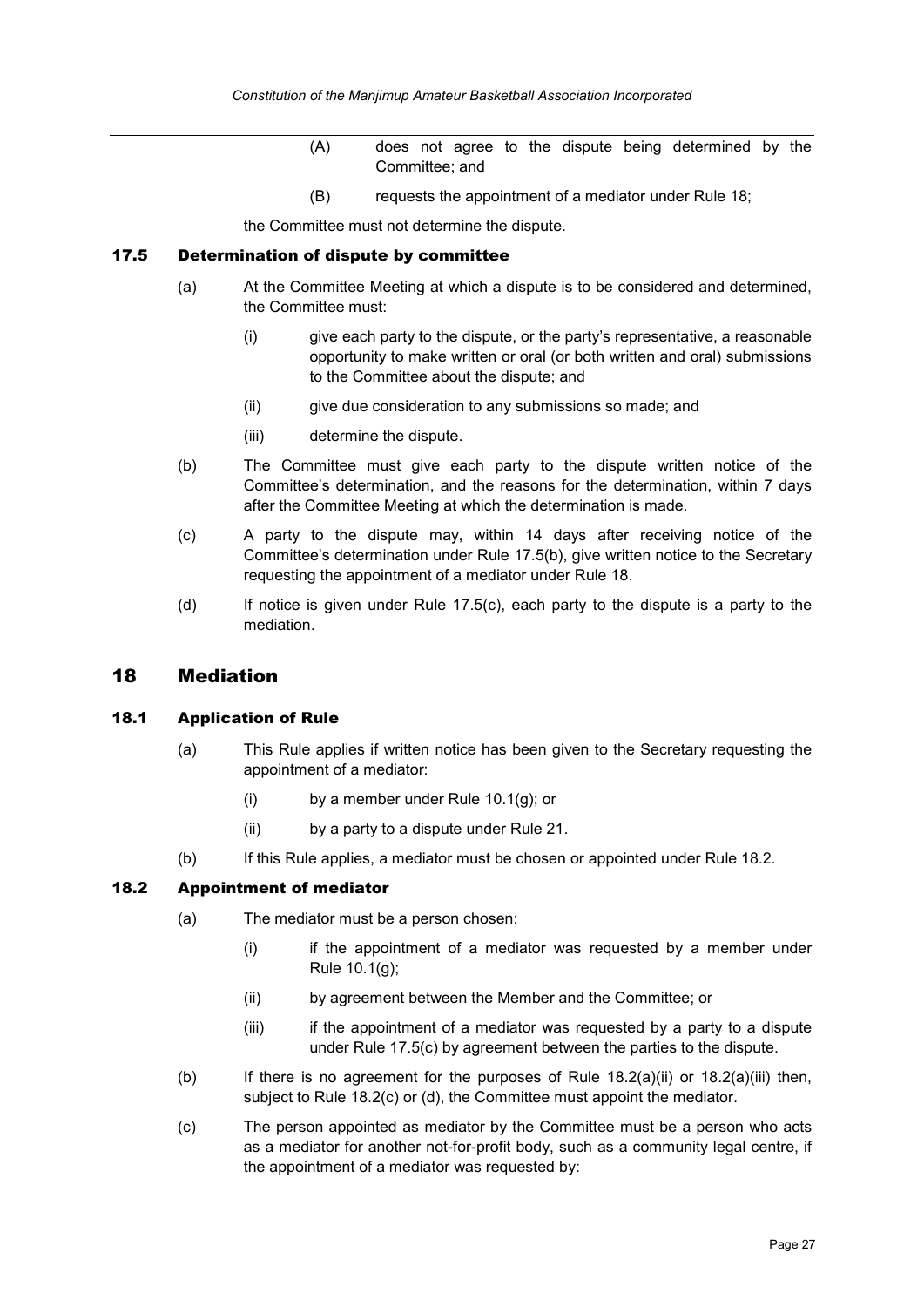- (i) a Member under Rule [10.1\(g\);](#page-15-4) or
- (ii) a party to a dispute under Rule [17.5\(c\).](#page-31-5)
- <span id="page-32-4"></span>(d) The person appointed as mediator by the Committee may be a Member or former member of the Association but must not:
	- (i) have a personal interest in the matter that is the subject of the mediation; or
	- (ii) be biased in favour of or against any party to the mediation.

## <span id="page-32-0"></span>18.3 Mediation Process

- (a) The parties to the mediation must attempt in good faith to settle the matter that is the subject of the mediation.
- (b) Each party to the mediation must give the mediator a written statement of the issues that need to be considered at the mediation at least 5 days before the mediation takes place.
- (c) In conducting the mediation, the mediator must:
	- (i) give each party to the mediation every opportunity to be heard; and
	- (ii) allow each party to the mediation to give due consideration to any written statement given by another party; and
	- (iii) ensure that natural justice is given to the parties to the mediation throughout the mediation process.
- (d) The mediator cannot determine the matter that is the subject of the mediation.
- (e) The mediation must be confidential, and any information given at the mediation cannot be used in any other proceedings that take place in relation to the matter that is the subject of the mediation.
- (f) The costs of the mediation are to be paid by the party or parties to the mediation that requested the appointment of the mediator.

#### <span id="page-32-1"></span>18.4 If Mediation Results in Decision to Suspend or Expel being Revoked

- If:
- (a) mediation takes place because a Member whose Membership is suspended or who is expelled from the Association gives notice under Rule [10.1\(g\);](#page-15-4) and
- (b) as the result of the mediation, the decision to suspend the Member's Membership or expel the member is revoked,

that revocation does not affect the validity of any decision made at a Committee Meeting or general meeting during the period of suspension or expulsion.

## <span id="page-32-2"></span>19 Sub-committees and Subsidiary Offices

#### <span id="page-32-3"></span>19.1 Sub-committees and subsidiary offices

- (a) To help the Committee in the conduct of the Association's business, the Committee may, in writing, do either or both of the following:
	- (i) appoint one or more sub-committees;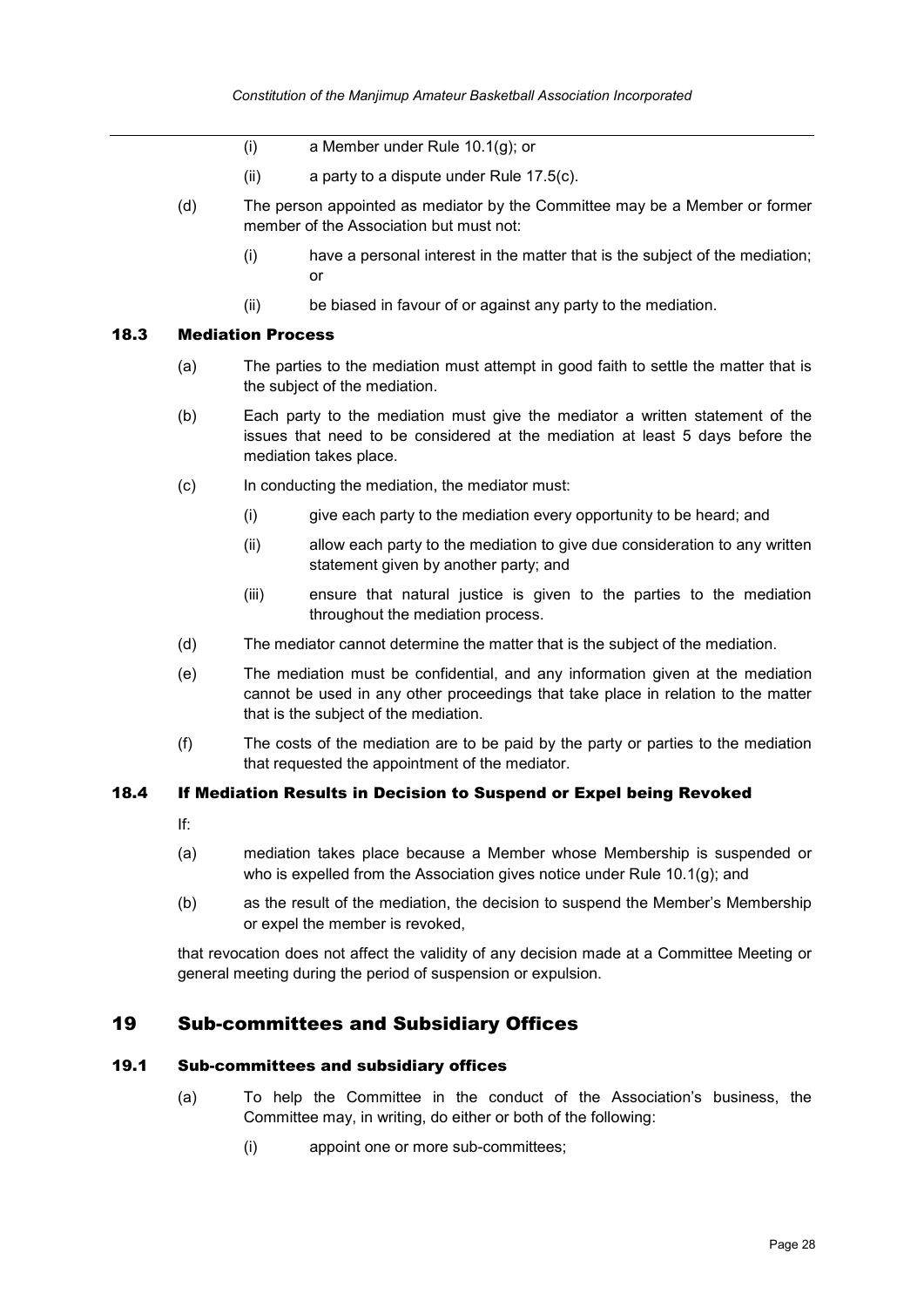- (ii) create one or more subsidiary offices and appoint people to those offices.
- (b) A sub-committee may consist of the number of people, whether or not Members, that the Committee considers appropriate.
- (c) A person may be appointed to a subsidiary office whether or not the person is a Member.
- (d) Subject to any directions given by the Committee:
	- (i) a sub-committee may meet and conduct business as it considers appropriate; and
	- (ii) the holder of a subsidiary office may carry out the functions given to the holder as the holder considers appropriate.

#### <span id="page-33-0"></span>19.2 Delegation to Sub-committees

 $(a)$  In this Rule [19.2:](#page-33-0)

'**non-delegable duty**' means a duty imposed on the Committee by the Act or another written law.

- (b) The Committee may, in writing, delegate to a sub-committee or the holder of a subsidiary office the exercise of any power or the performance of any duty of the Committee other than:
	- (i) the power to delegate; and
	- (ii) a non-delegable duty.
- (c) A power or duty, the exercise or performance of which has been delegated to a sub-committee or the holder of a subsidiary office under this rule, may be exercised or performed by the sub-committee or holder in accordance with the terms of the delegation.
- (d) The delegation may be made subject to any conditions, qualifications, limitations or exceptions that the Committee specifies in the document by which the delegation is made.
- (e) The delegation does not prevent the Committee from exercising or performing at any time the power or duty delegated.
- (f) Any act or thing done by a sub-committee or by the holder of a subsidiary office, under the delegation has the same force and effect as if it had been done by the Committee.
- (g) The Committee may, in writing, amend or revoke the delegation.

#### <span id="page-33-1"></span>20 By-Laws

The Association may, by resolution at a general meeting, make, amend or revoke By-Laws.

- <span id="page-33-2"></span>(a) By-Laws may:
	- (i) provide for the rights and obligations that apply to any classes of Associate Members approved under Rule [7.2;](#page-11-3) and
	- (ii) impose restrictions on the Committee's powers, including the power to dispose of the Association's assets; and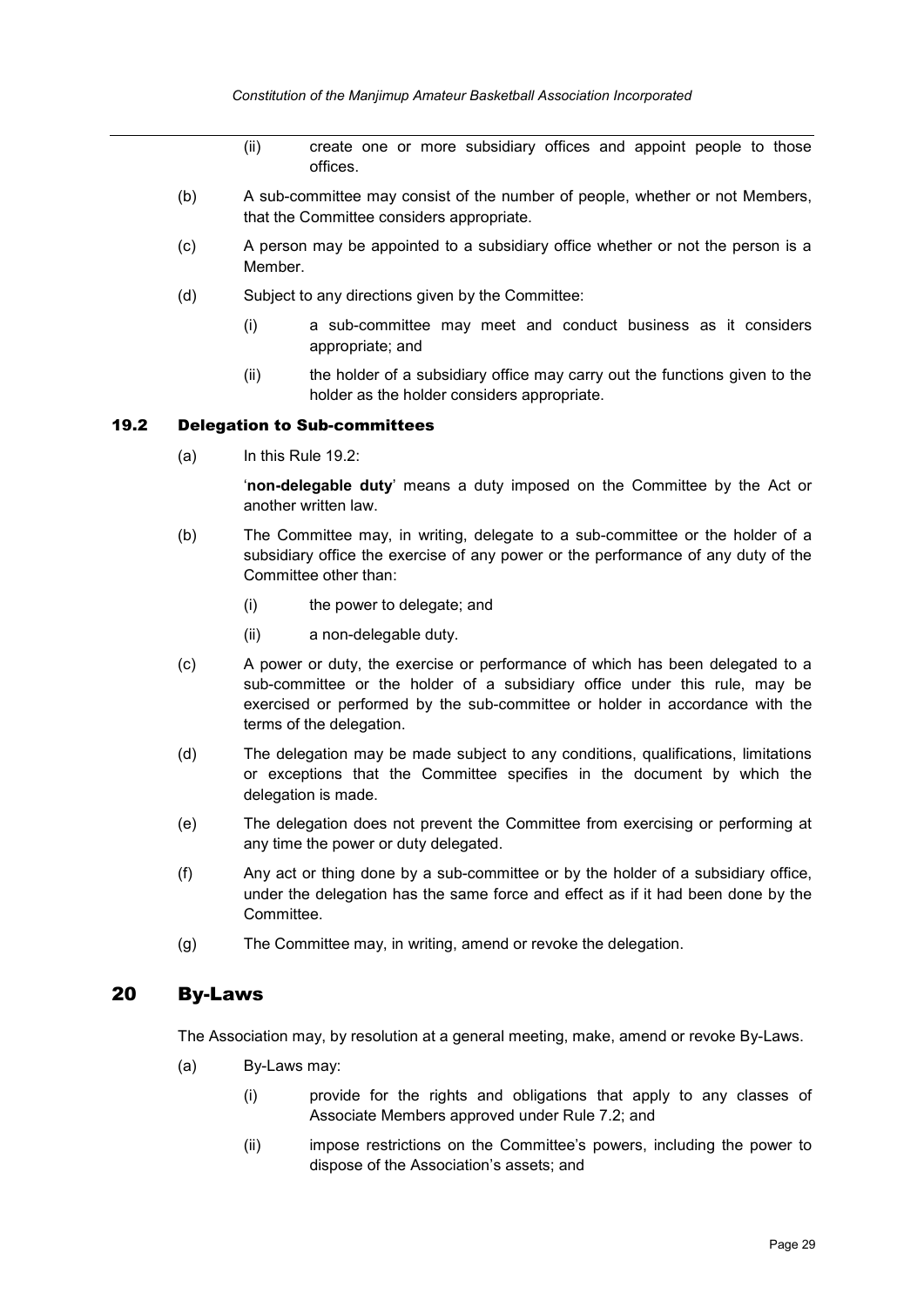- (iii) impose requirements relating to the Financial Reporting and financial accountability of the association and the auditing of the Association's accounts; and
- (iv) provide for any other matter the Association considers necessary or convenient to be dealt with in the By-Laws.
- (b) A By-Law is of no effect to the extent that it is inconsistent with the Act, the regulations or these Rules.
- $(c)$  Without limiting Rule [20\(b\),](#page-33-1) a by-law made for the purposes of Rule [20\(a\)\(ii\)](#page-33-2) may only impose requirements on the Association that are additional to, and do not restrict, a requirement imposed on the Association under Part 5 of the Act.
- (d) At the request of a Member, the Association must make a copy of the By-Laws available for inspection by the Member.

## <span id="page-34-0"></span>21 Records and Accounts

#### <span id="page-34-5"></span><span id="page-34-1"></span>21.1 Custody of Books and Securities

- (a) Subject to Rule [21.1\(b\),](#page-34-4) the books and any securities of the Association must be kept in the Secretary's custody or under the Secretary's control.
- <span id="page-34-4"></span>(b) The Financial Records and, as applicable, the Financial Statements or Financial Reports of the Association must be kept in the Treasurer's custody or under the Treasurer's control.
- (c) Rule [21.1\(a\)](#page-34-5) and [21.1\(b\)](#page-34-4) have effect except as otherwise decided by the Committee.
- (d) The books of the Association must be retained for at least 7 years.

#### <span id="page-34-2"></span>21.2 Record of Office Holders

The record of Committee Members and other persons authorised to act on behalf of the Association that is required to be maintained under section 58(2) of the Act must be kept in the Secretary's custody or under the Secretary's control.

#### <span id="page-34-3"></span>21.3 Inspection of Records and Documents

- (a) This Rule [21.3](#page-34-3) applies to a Member who wants to inspect:
	- (i) the Register of Members under section 54(1) of the Act; or
	- (ii) the record of the names and addresses of Committee Members, and other persons authorised to act on behalf of the Association, under section 58(3) of the Act; or
	- (iii) any other record or document of the Association.
- <span id="page-34-6"></span>(b) The Member must contact the Secretary to make the necessary arrangements for the inspection.
- (c) The inspection must be free of charge.
- (d) If the Member wants to inspect a document that records the minutes of a Committee Meeting, the right to inspect that document is subject to any decision the Committee has made about minutes of Committee Meetings generally, or the minutes of a specific Committee Meeting, being available for inspection by **Members**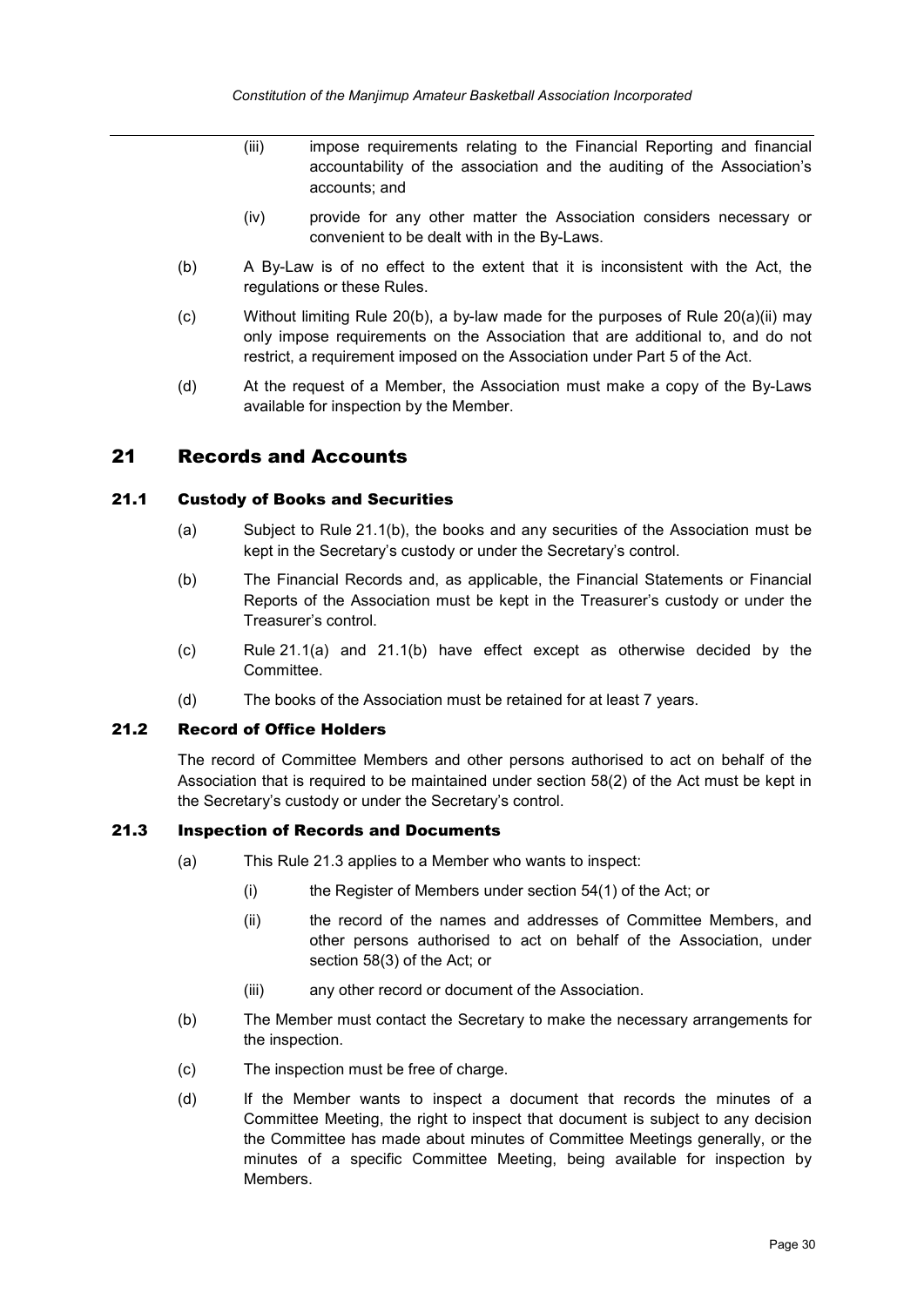- (e) The Member may make a copy of or take an extract from a record or document referred to in Rule [21.3\(a\)\(iii\)](#page-34-6) but does not have a right to remove the record or document for that purpose.
- (f) The Member must not use or disclose information in a record or document referred to in Rule [21.3\(a\)\(iii\)](#page-34-6) except for a purpose:
	- (i) that is directly connected with the affairs of the Association; or
	- (ii) that is related to complying with a requirement of the Act.

## <span id="page-35-0"></span>21.4 Publication by Committee Members of Statements about Association Business Prohibited

A Committee Member must not publish, or cause to be published, any statement about the business conducted by the Association at a General Meeting or Committee meeting unless:

- (a) the Committee Member has been authorised to do so at a Committee Meeting; and
- (b) the authority given to the Committee Member has been recorded in the minutes of the Committee Meeting at which it was given.

## <span id="page-35-1"></span>22 Auditor

The Committee can appoint a properly qualified auditor or auditors and fix the remuneration of such auditor or auditors. The auditor's duties will be regulated in accordance with the Act, or if no relevant provisions exist under the Act, in accordance with generally accepted principles, or any applicable code of conduct.

## <span id="page-35-2"></span>23 Notice

#### <span id="page-35-3"></span>23.1 Giving of Notices

- (a) In this Rule [23,](#page-35-2) '**recorded**' means recorded in the register of Members.
- (b) A notice or other document that is to be given to a Member under these Rules is taken not to have been given to the Member unless it is in writing and:
	- (i) delivered by hand to the recorded address of the Member; or
	- (ii) sent by prepaid post to the recorded postal address of the Member; or
	- (iii) sent by facsimile or electronic transmission to an appropriate recorded number or recorded electronic address of the Member.

#### <span id="page-35-4"></span>23.2 Entitlement to Notices

Notice of every General Meeting will be given in any manner authorised by this Constitution to:

- (a) every Member, except those who have not supplied to the Secretary an address for the giving of notices to them;
- (b) the Committee Members;
- (c) the auditor for the time being of the Association; and
- (d) Life Members whose address is known to the Secretary.

No other person is entitled to receive notices of General Meetings.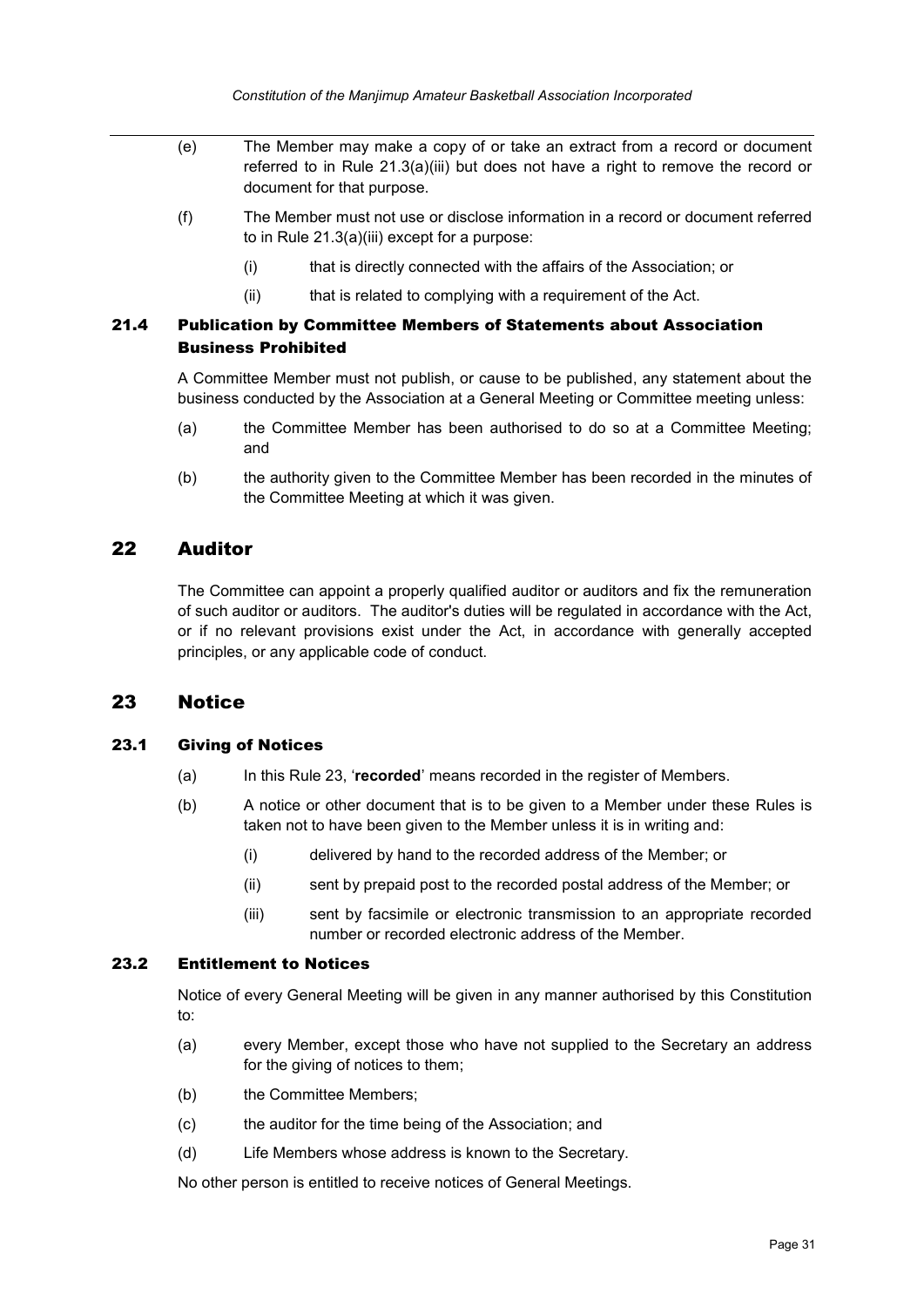## <span id="page-36-0"></span>24 Executing Documents and Common Seal

- (a) The Association may execute a document without using a common seal if the document is signed by:
	- (i) two Committee Members; or
	- (ii) one Committee Member and a person authorised by the Committee.
- (b) If the Association has a common seal:
	- (i) the name of the Association must appear in legible characters on the common seal; and
	- (ii) a document may only be sealed with the common seal by the authority of the Committee and in the presence of:
		- (A) two Committee Members; or
		- (B) one Committee Member and a person authorised by the Committee,

and each of them is to sign the document to attest that the document was sealed in their presence.

- (c) The Secretary must make a written record of each use of the common seal.
- (d) The common seal must be kept in the custody of the Secretary or another Committee Member authorised by the Committee.

## <span id="page-36-1"></span>25 Amendments to this Constitution

- (a) The Association will take reasonable steps to ensure that this Constitution is amended from time to time so as to be generally in conformity with amendments made to Basketball WA's constitution from time to time, subject to such variations as the Committee consider being necessary or appropriate.
- (b) If the Association wants to alter or rescind any of these Rules, or to make additional Rules, the Association may do so only by Special Resolution and by otherwise complying with Part 3 Division 2 of the Act.

## <span id="page-36-2"></span>26 Indemnity

The Association will indemnify (either directly or through one or more interposed entities) any person who is or has been a Committee Member and, if so resolved by the Committee, the Association's auditor, out of the Association's funds against the following:

- (a) any liability to another person (other than the Association or a related body corporate) unless the liability arises out of conduct involving a lack of good faith;
- (b) any liability for costs and expenses incurred by that person strictly in their capacity as a Committee Member:
	- (i) in defending proceedings, whether civil or criminal, in which judgment is given in favour of the person or in which the person is acquitted; or
	- (ii) in connection with an application, in relation to such proceedings, in which the court grants relief to the person under the Act or the Corporations Act.